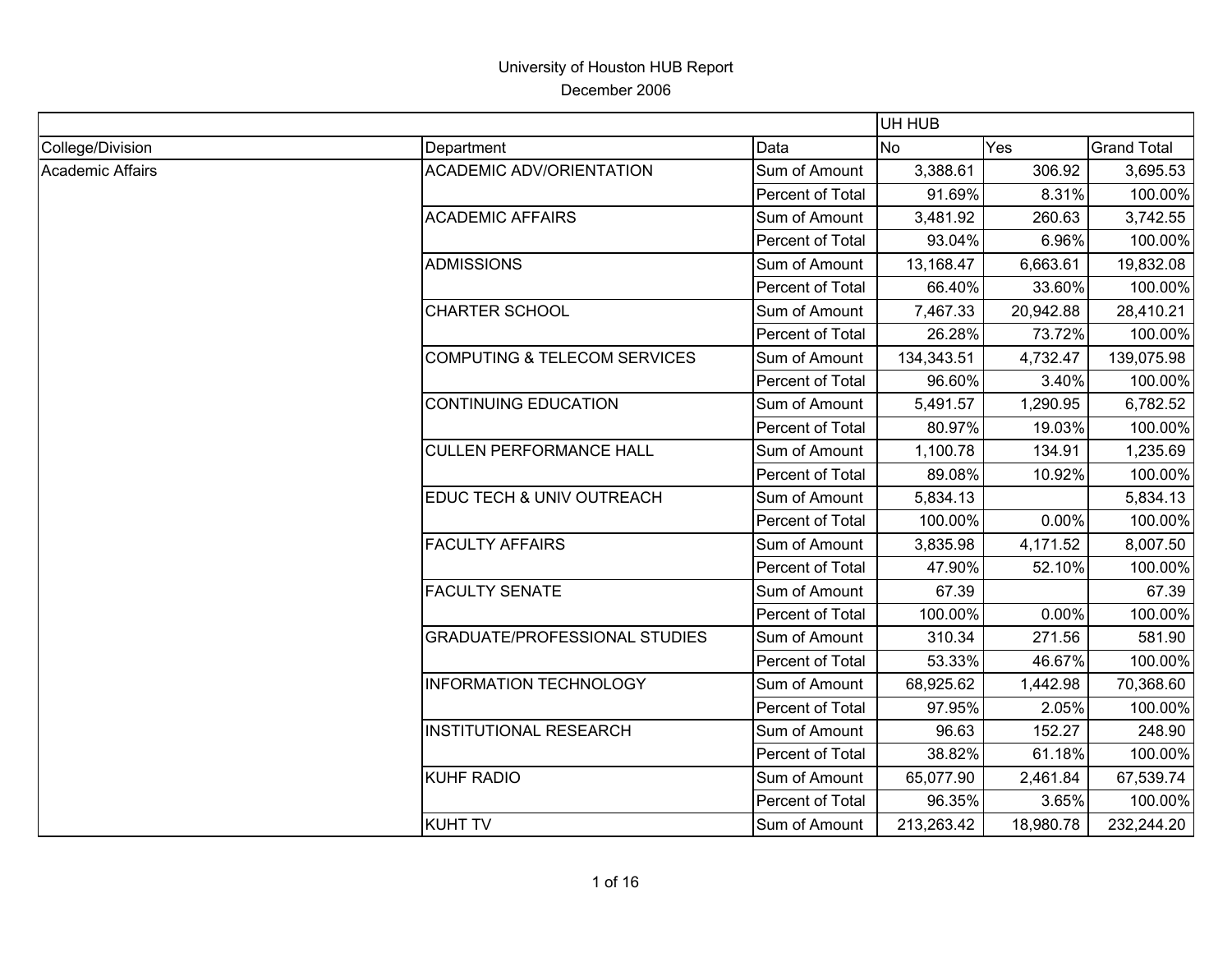|                                   |                                       |                  | UH HUB       |            |                    |
|-----------------------------------|---------------------------------------|------------------|--------------|------------|--------------------|
| College/Division                  | Department                            | Data             | No           | Yes        | <b>Grand Total</b> |
| Academic Affairs                  | <b>KUHT TV</b>                        | Percent of Total | 91.83%       | 8.17%      | 100.00%            |
|                                   | MANAGEMENT INFORMATION SYSTEMS        | Sum of Amount    | 403,377.79   | 160,816.47 | 564,194.26         |
|                                   |                                       | Percent of Total | 71.50%       | 28.50%     | 100.00%            |
|                                   | <b>REGISTRATION AND ACADEMIC RECO</b> | Sum of Amount    | 9,881.84     | 478.02     | 10,359.86          |
|                                   |                                       | Percent of Total | 95.39%       | 4.61%      | 100.00%            |
|                                   | <b>SCHOLARS COMMUNITY</b>             | Sum of Amount    | 711.25       | 138.31     | 849.56             |
|                                   |                                       | Percent of Total | 83.72%       | 16.28%     | 100.00%            |
|                                   | <b>SCHOLARSHIPS AND FINANCIAL AID</b> | Sum of Amount    | 8,923.68     |            | 8,923.68           |
|                                   |                                       | Percent of Total | 100.00%      | 0.00%      | 100.00%            |
|                                   | SECURITY AND DISASTER RECOVERY        | Sum of Amount    | 195.01       |            | 195.01             |
|                                   |                                       | Percent of Total | 100.00%      | 0.00%      | 100.00%            |
|                                   | TECHNOLOGY SUPPORT SERVICES           | Sum of Amount    | 114,445.57   | 1,847.65   | 116,293.22         |
|                                   |                                       | Percent of Total | 98.41%       | 1.59%      | 100.00%            |
|                                   | UH WELCOME CENTER                     | Sum of Amount    | 1,000.00     |            | 1,000.00           |
|                                   |                                       | Percent of Total | 100.00%      | 0.00%      | 100.00%            |
|                                   | UNDERGRADUATE STUDIES                 | Sum of Amount    | 239.25       |            | 239.25             |
|                                   |                                       | Percent of Total | 100.00%      | 0.00%      | 100.00%            |
| Academic Affairs Sum of Amount    |                                       |                  | 1,064,627.99 | 225,093.77 | 1,289,721.76       |
| Academic Affairs Percent of Total |                                       |                  | 82.55%       | 17.45%     | 100.00%            |
| Administration and Finance        | <b>ADMINISTRATION &amp; FINANCE</b>   | Sum of Amount    | 36,403.54    | 588.26     | 36,991.80          |
|                                   |                                       | Percent of Total | 98.41%       | 1.59%      | 100.00%            |
|                                   | <b>AUXILIARY SERVICES</b>             | Sum of Amount    | 275.90       |            | 275.90             |
|                                   |                                       | Percent of Total | 100.00%      | 0.00%      | 100.00%            |
|                                   | AVCIAVP-ADMINISTRATION                | Sum of Amount    | 2,582.80     | 53.13      | 2,635.93           |
|                                   |                                       | Percent of Total | 97.98%       | 2.02%      | 100.00%            |
|                                   | <b>BUDGET</b>                         | Sum of Amount    | 181.18       |            | 181.18             |
|                                   |                                       | Percent of Total | 100.00%      | 0.00%      | 100.00%            |
|                                   | <b>ENVIRONMENTAL HEALTH RISK MGMT</b> | Sum of Amount    | 201,237.89   | 2,099.80   | 203,337.69         |
|                                   |                                       | Percent of Total | 98.97%       | 1.03%      | 100.00%            |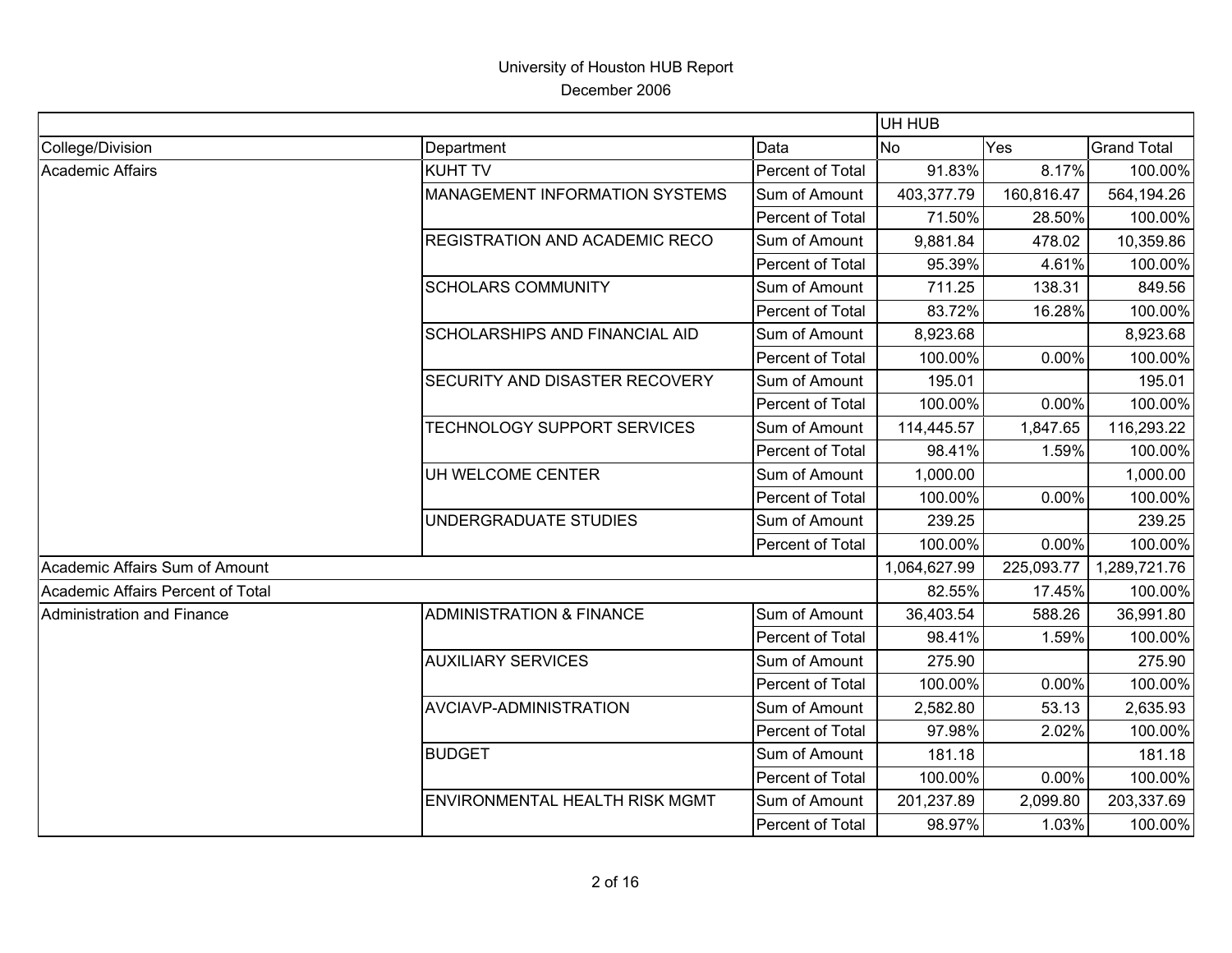|                            |                                  |                  | UH HUB     |            |                    |
|----------------------------|----------------------------------|------------------|------------|------------|--------------------|
| College/Division           | Department                       | Data             | <b>No</b>  | Yes        | <b>Grand Total</b> |
| Administration and Finance | <b>FACILITIES &amp; PLANNING</b> | Sum of Amount    | 656,414.09 | 184,260.76 | 840,674.85         |
|                            |                                  | Percent of Total | 78.08%     | 21.92%     | 100.00%            |
|                            | <b>FINANCE</b>                   | Sum of Amount    | 63,628.70  | 1,176.62   | 64,805.32          |
|                            |                                  | Percent of Total | 98.18%     | 1.82%      | 100.00%            |
|                            | <b>FINANCIAL REPORTING</b>       | Sum of Amount    | 159.72     |            | 159.72             |
|                            |                                  | Percent of Total | 100.00%    | 0.00%      | 100.00%            |
|                            | <b>HUB PROGRAMS</b>              | Sum of Amount    | 111.52     |            | 111.52             |
|                            |                                  | Percent of Total | 100.00%    | 0.00%      | 100.00%            |
|                            | <b>HUMAN RESOURCES</b>           | Sum of Amount    | 6,079.28   | 264.87     | 6,344.15           |
|                            |                                  | Percent of Total | 95.82%     | 4.18%      | 100.00%            |
|                            | <b>INST - PLANT</b>              | Sum of Amount    | 702,853.89 | 2,754.57   | 705,608.46         |
|                            |                                  | Percent of Total | 99.61%     | 0.39%      | 100.00%            |
|                            | <b>ONE CARD PROGRAM</b>          | Sum of Amount    | 109,370.28 | 373.27     | 109,743.55         |
|                            |                                  | Percent of Total | 99.66%     | 0.34%      | 100.00%            |
|                            | PARKING & TRANSPORTATION         | Sum of Amount    | 289,768.12 | 894.87     | 290,662.99         |
|                            |                                  | Percent of Total | 99.69%     | 0.31%      | 100.00%            |
|                            | PHY PLANT-ADMINISTRATION         | Sum of Amount    | 83,913.87  | 15,198.01  | 99,111.88          |
|                            |                                  | Percent of Total | 84.67%     | 15.33%     | 100.00%            |
|                            | PHY PLANT-AUTOMOTIVE             | Sum of Amount    | 8,439.17   | 6,889.64   | 15,328.81          |
|                            |                                  | Percent of Total | 55.05%     | 44.95%     | 100.00%            |
|                            | PHY PLANT-BLDG MAINT             | Sum of Amount    | 19,052.84  | 8,354.65   | 27,407.49          |
|                            |                                  | Percent of Total | 69.52%     | 30.48%     | 100.00%            |
|                            | PHY PLANT-CUSTODIAL SVCS         | Sum of Amount    | 1,697.54   |            | 1,697.54           |
|                            |                                  | Percent of Total | 100.00%    | 0.00%      | 100.00%            |
|                            | PHY PLANT-GROUNDS MAINT          | Sum of Amount    | 7,409.33   |            | 7,409.33           |
|                            |                                  | Percent of Total | 100.00%    | 0.00%      | 100.00%            |
|                            | PHY PLANT-SOLID WASTE            | Sum of Amount    | 3,619.40   |            | 3,619.40           |
|                            |                                  | Percent of Total | 100.00%    | 0.00%      | 100.00%            |
|                            | PHY PLANT-UTILITIES              | Sum of Amount    | 57,751.84  | 25,551.91  | 83,303.75          |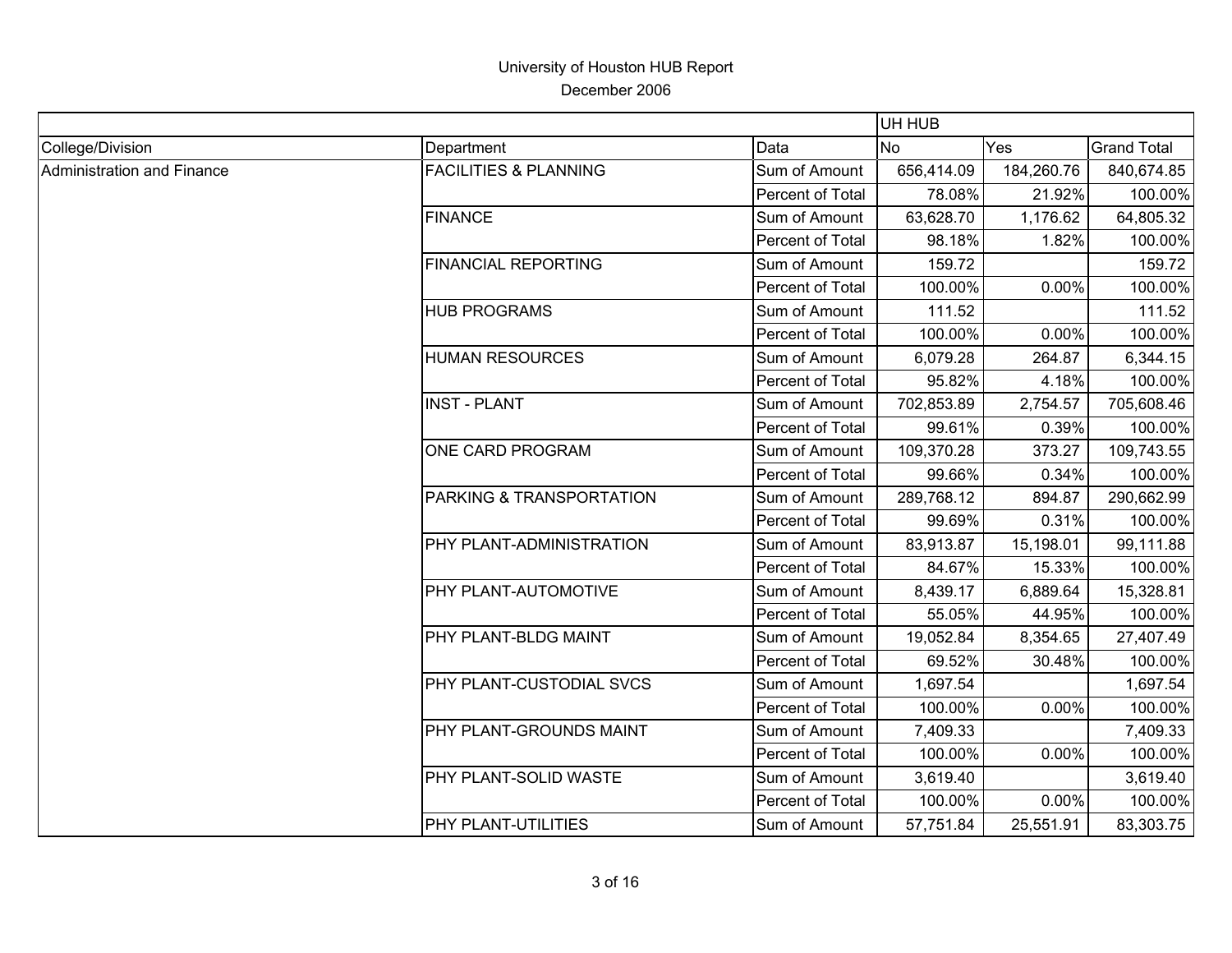|                                             |                                           |                  | UH HUB       |            |                    |
|---------------------------------------------|-------------------------------------------|------------------|--------------|------------|--------------------|
| College/Division                            | Department                                | Data             | <b>No</b>    | Yes        | <b>Grand Total</b> |
| Administration and Finance                  | PHY PLANT-UTILITIES                       | Percent of Total | 69.33%       | 30.67%     | 100.00%            |
|                                             | POLICE                                    | Sum of Amount    | 8,773.47     | 10,308.90  | 19,082.37          |
|                                             |                                           | Percent of Total | 45.98%       | 54.02%     | 100.00%            |
|                                             | POSTAL SERVICES                           | Sum of Amount    | 3,218.36     | 100.00     | 3,318.36           |
|                                             |                                           | Percent of Total | 96.99%       | 3.01%      | 100.00%            |
|                                             | <b>PRINTING</b>                           | Sum of Amount    | 2,012.92     | 353.25     | 2,366.17           |
|                                             |                                           | Percent of Total | 85.07%       | 14.93%     | 100.00%            |
|                                             | PURCHASED UTILITIES                       | Sum of Amount    | 1,337.00     | 50,000.00  | 51,337.00          |
|                                             |                                           | Percent of Total | 2.60%        | 97.40%     | 100.00%            |
|                                             | <b>STUDENT FINANCIAL SERVICES</b>         | Sum of Amount    | 17,882.45    | 1,138.71   | 19,021.16          |
|                                             |                                           | Percent of Total | 94.01%       | 5.99%      | 100.00%            |
| Administration and Finance Sum of Amount    |                                           |                  | 2,284,175.10 | 310,361.22 | 2,594,536.32       |
| Administration and Finance Percent of Total |                                           |                  | 88.04%       | 11.96%     | 100.00%            |
| Architecture                                | <b>DEAN, ARCHITECTURE</b>                 | Sum of Amount    | 34,389.55    | 10,064.15  | 44,453.70          |
|                                             |                                           | Percent of Total | 77.36%       | 22.64%     | 100.00%            |
| Architecture Sum of Amount                  |                                           |                  | 34,389.55    | 10,064.15  | 44,453.70          |
| Architecture Percent of Total               |                                           |                  | 77.36%       | 22.64%     | 100.00%            |
| <b>Athletics</b>                            | <b>INTERCOLLEGIATE ATHLETICS</b>          | Sum of Amount    | 421,298.11   | 149,472.23 | 570,770.34         |
|                                             |                                           | Percent of Total | 73.81%       | 26.19%     | 100.00%            |
| Athletics Sum of Amount                     |                                           |                  | 421,298.11   | 149,472.23 | 570,770.34         |
| Athletics Percent of Total                  |                                           |                  | 73.81%       | 26.19%     | 100.00%            |
| <b>Business Administration</b>              | <b>ACCOUNTANCY AND TAXATION</b>           | Sum of Amount    | 286.34       | 1,437.04   | 1,723.38           |
|                                             |                                           | Percent of Total | 16.62%       | 83.38%     | 100.00%            |
|                                             | <b>BAUER CAREER SERVICES CTR</b>          | Sum of Amount    | 2,845.30     | 1,334.15   | 4,179.45           |
|                                             |                                           | Percent of Total | 68.08%       | 31.92%     | 100.00%            |
|                                             | <b>CTR FOR ENTREPRENEURSHIP &amp; INN</b> | Sum of Amount    | 3,398.81     | 249.50     | 3,648.31           |
|                                             |                                           | Percent of Total | 93.16%       | 6.84%      | 100.00%            |
|                                             | CTR FOR EXECUTIVE DEVELOPMENT             | Sum of Amount    | 301.04       | 506.81     | 807.85             |
|                                             |                                           | Percent of Total | 37.26%       | 62.74%     | 100.00%            |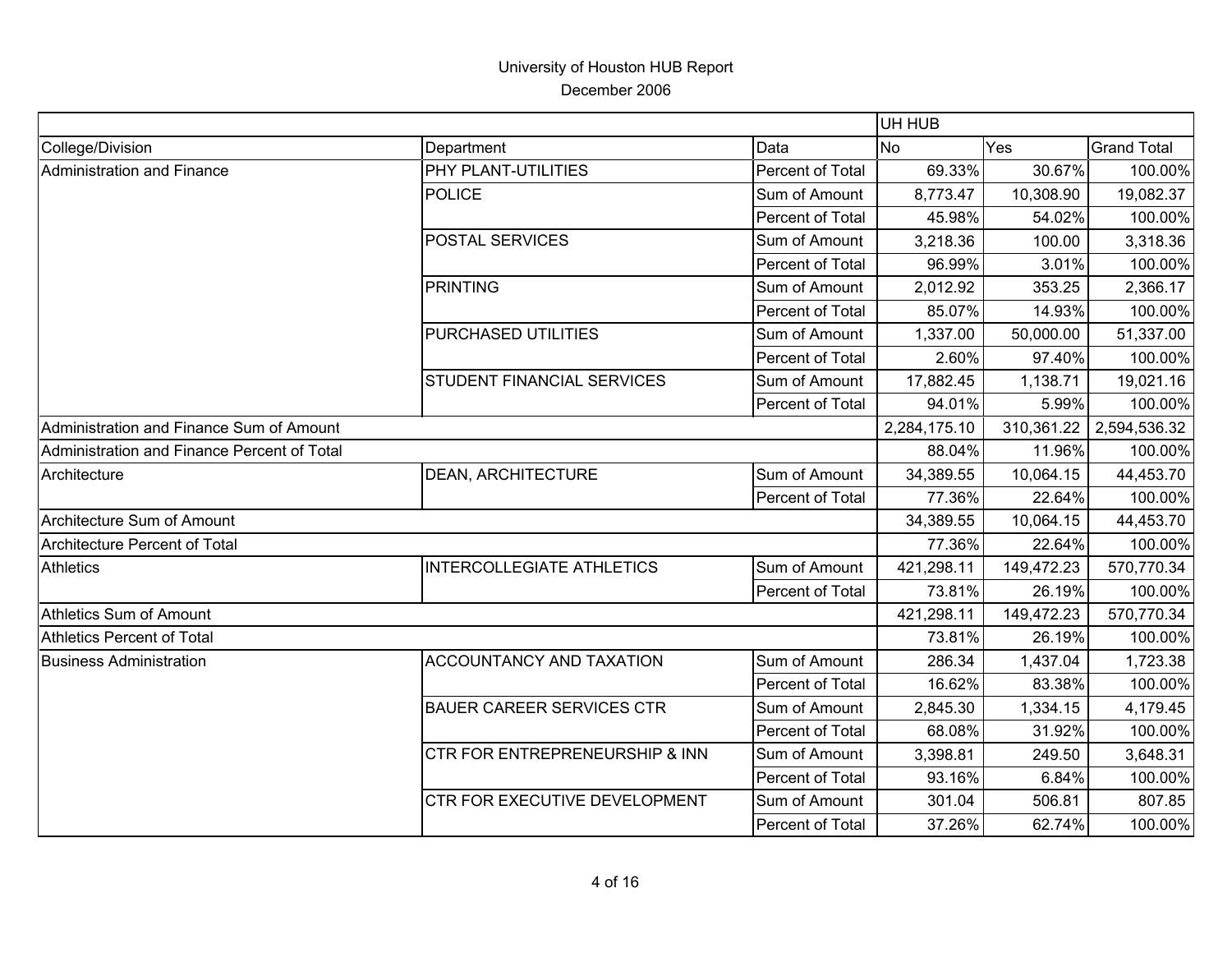|                                                 |                                       |                  | UH HUB         |           |                    |
|-------------------------------------------------|---------------------------------------|------------------|----------------|-----------|--------------------|
| College/Division                                | Department                            | Data             | N <sub>o</sub> | Yes       | <b>Grand Total</b> |
| <b>Business Administration</b>                  | DEAN, BUSINESS ADMINISTRATION         | Sum of Amount    | 31,386.67      | 14,005.32 | 45,391.99          |
|                                                 |                                       | Percent of Total | 69.15%         | 30.85%    | 100.00%            |
|                                                 | DECISION AND INFORMATION SCIEN        | Sum of Amount    | 4,520.61       | 239.00    | 4,759.61           |
|                                                 |                                       | Percent of Total | 94.98%         | 5.02%     | 100.00%            |
|                                                 | <b>EXECUTIVE DEGREE PROGRAMS</b>      | Sum of Amount    | 19,648.83      | 951.83    | 20,600.66          |
|                                                 |                                       | Percent of Total | 95.38%         | 4.62%     | 100.00%            |
|                                                 | <b>FINANCE</b>                        | Sum of Amount    | 497.35         | 135.00    | 632.35             |
|                                                 |                                       | Percent of Total | 78.65%         | 21.35%    | 100.00%            |
|                                                 | <b>GLOBAL ENERGY MGMT INST</b>        | Sum of Amount    | 175.42         | 16.18     | 191.60             |
|                                                 |                                       | Percent of Total | 91.56%         | 8.44%     | 100.00%            |
|                                                 | <b>INFORMATION SYSTEMS RESEARCH C</b> | Sum of Amount    | 2,159.81       |           | 2,159.81           |
|                                                 |                                       | Percent of Total | 100.00%        | 0.00%     | 100.00%            |
|                                                 | <b>MANAGEMENT</b>                     | Sum of Amount    | 2,974.33       | 2,579.61  | 5,553.94           |
|                                                 |                                       | Percent of Total | 53.55%         | 46.45%    | 100.00%            |
|                                                 | <b>MARKETING</b>                      | Sum of Amount    | 1,617.04       | 462.20    | 2,079.24           |
|                                                 |                                       | Percent of Total | 77.77%         | 22.23%    | 100.00%            |
|                                                 | <b>MBA STUDENT SERVICES CENTER</b>    | Sum of Amount    | 122.26         | 313.60    | 435.86             |
|                                                 |                                       | Percent of Total | 28.05%         | 71.95%    | 100.00%            |
|                                                 | <b>RESEARCH AND INSTR COMPUTING S</b> | Sum of Amount    | 4,224.78       | 630.22    | 4,855.00           |
|                                                 |                                       | Percent of Total | 87.02%         | 12.98%    | 100.00%            |
|                                                 | SALES EXCELLENCE INSTITUTE            | Sum of Amount    | 9,908.07       | 2,272.78  | 12,180.85          |
|                                                 |                                       | Percent of Total | 81.34%         | 18.66%    | 100.00%            |
|                                                 | SMALL BUSINESS DEV CENTER             | Sum of Amount    | 21,980.60      | 34,549.09 | 56,529.69          |
|                                                 |                                       | Percent of Total | 38.88%         | 61.12%    | 100.00%            |
|                                                 | UNDERGRAD BUSINESS PROG               | Sum of Amount    | 2,297.90       |           | 2,297.90           |
|                                                 |                                       | Percent of Total | 100.00%        | 0.00%     | 100.00%            |
| <b>Business Administration Sum of Amount</b>    |                                       |                  | 108,345.16     | 59,682.33 | 168,027.49         |
| <b>Business Administration Percent of Total</b> |                                       |                  | 64.48%         | 35.52%    | 100.00%            |
| Education                                       | CENTER FOR INFO TECH IN EDUCATION     | Sum of Amount    | 17,257.33      | 2,760.76  | 20,018.09          |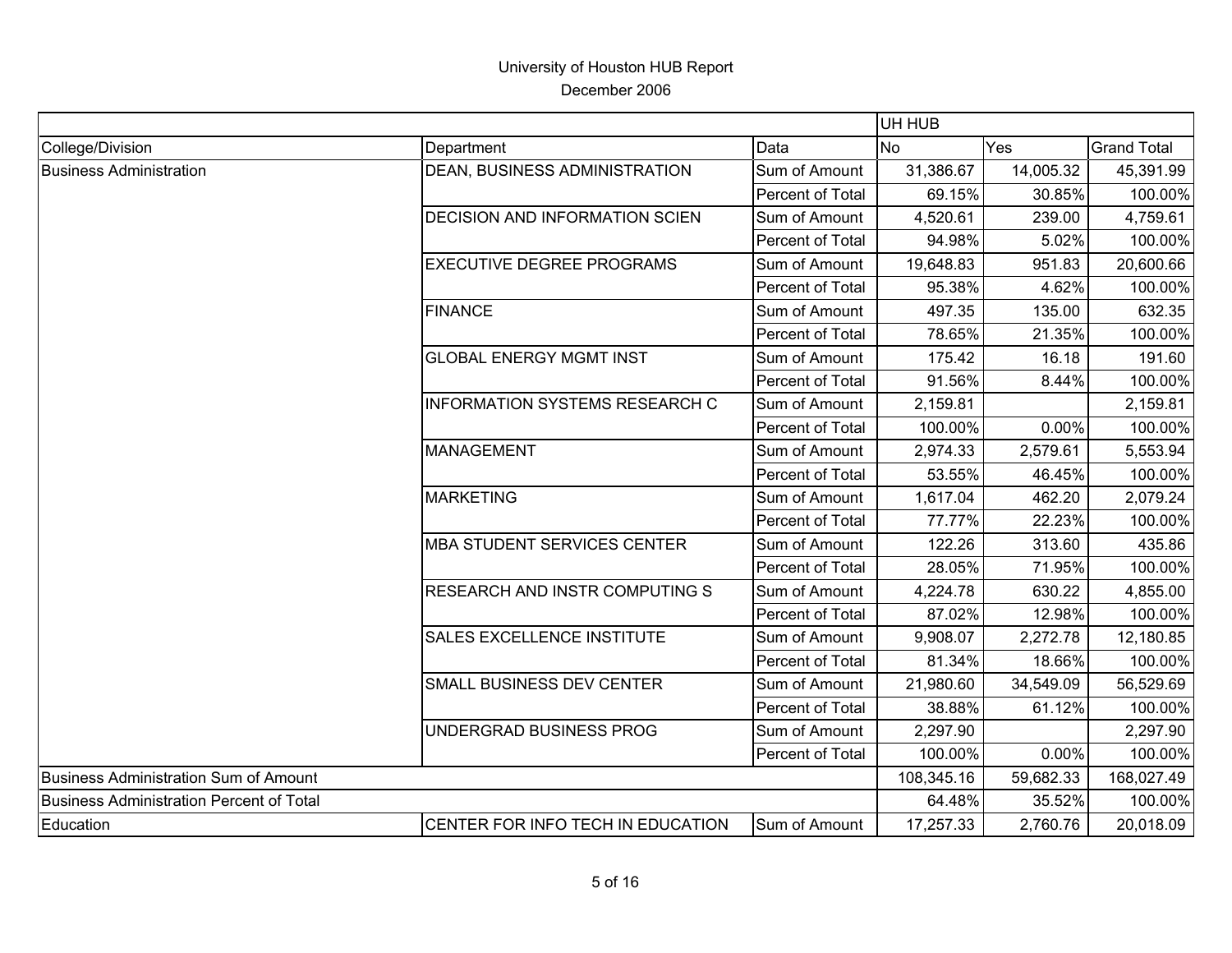|                                   |                                           |                  | UH HUB     |           |                    |
|-----------------------------------|-------------------------------------------|------------------|------------|-----------|--------------------|
| College/Division                  | Department                                | Data             | <b>No</b>  | Yes       | <b>Grand Total</b> |
| Education                         | CENTER FOR INFO TECH IN EDUCATION         | Percent of Total | 86.21%     | 13.79%    | 100.00%            |
|                                   | <b>CONSISTENCY MGMT &amp; COOP DISCIP</b> | Sum of Amount    | 14,347.79  | 1,351.88  | 15,699.67          |
|                                   |                                           | Percent of Total | 91.39%     | 8.61%     | 100.00%            |
|                                   | <b>CURRICULUM AND INSTRUCTION</b>         | Sum of Amount    | 8,293.07   | 3,045.91  | 11,338.98          |
|                                   |                                           | Percent of Total | 73.14%     | 26.86%    | 100.00%            |
|                                   | DEAN, EDUCATION                           | Sum of Amount    | 13,636.23  | 1,892.22  | 15,528.45          |
|                                   |                                           | Percent of Total | 87.81%     | 12.19%    | 100.00%            |
|                                   | EDU. LEADERSHIP & CULTURAL STU            | Sum of Amount    | 921.53     | 136.28    | 1,057.81           |
|                                   |                                           | Percent of Total | 87.12%     | 12.88%    | 100.00%            |
|                                   | EDUCATIONAL PSYCHOLOGY                    | Sum of Amount    | 2,363.09   | 72.11     | 2,435.20           |
|                                   |                                           | Percent of Total | 97.04%     | 2.96%     | 100.00%            |
|                                   | HEALTH AND HUMAN PERFORMANCE              | Sum of Amount    | 33,747.79  | 6,411.57  | 40,159.36          |
|                                   |                                           | Percent of Total | 84.03%     | 15.97%    | 100.00%            |
|                                   | HUMAN DEVELOPMENT LAB                     | Sum of Amount    | 5,900.33   |           | 5,900.33           |
|                                   |                                           | Percent of Total | 100.00%    | 0.00%     | 100.00%            |
|                                   | <b>INSTITUTE FOR URBAN EDUCATION</b>      | Sum of Amount    | 3,770.97   | 1,762.79  | 5,533.76           |
|                                   |                                           | Percent of Total | 68.14%     | 31.86%    | 100.00%            |
|                                   | TEACHER EDUCATION AND CERTIFIC            | Sum of Amount    | 809.99     | 75.00     | 884.99             |
|                                   |                                           | Percent of Total | 91.53%     | 8.47%     | 100.00%            |
| <b>Education Sum of Amount</b>    |                                           |                  | 101,048.12 | 17,508.52 | 118,556.64         |
| <b>Education Percent of Total</b> |                                           |                  | 85.23%     | 14.77%    | 100.00%            |
| Engineering                       | CENTER FOR NANOMAGNETIC SYSTEM            | Sum of Amount    | 223.40     |           | 223.40             |
|                                   |                                           | Percent of Total | 100.00%    | 0.00%     | 100.00%            |
|                                   | <b>CHEMICAL ENGINEERING</b>               | Sum of Amount    | 29,091.85  | 810.00    | 29,901.85          |
|                                   |                                           | Percent of Total | 97.29%     | 2.71%     | 100.00%            |
|                                   | <b>CIVIL ENGINEERING</b>                  | Sum of Amount    | 6,852.12   | 679.16    | 7,531.28           |
|                                   |                                           | Percent of Total | 90.98%     | 9.02%     | 100.00%            |
|                                   | COMPOSITE ENGR APPLICATIONS CT            | Sum of Amount    | 3,499.14   |           | 3,499.14           |
|                                   |                                           | Percent of Total | 100.00%    | 0.00%     | 100.00%            |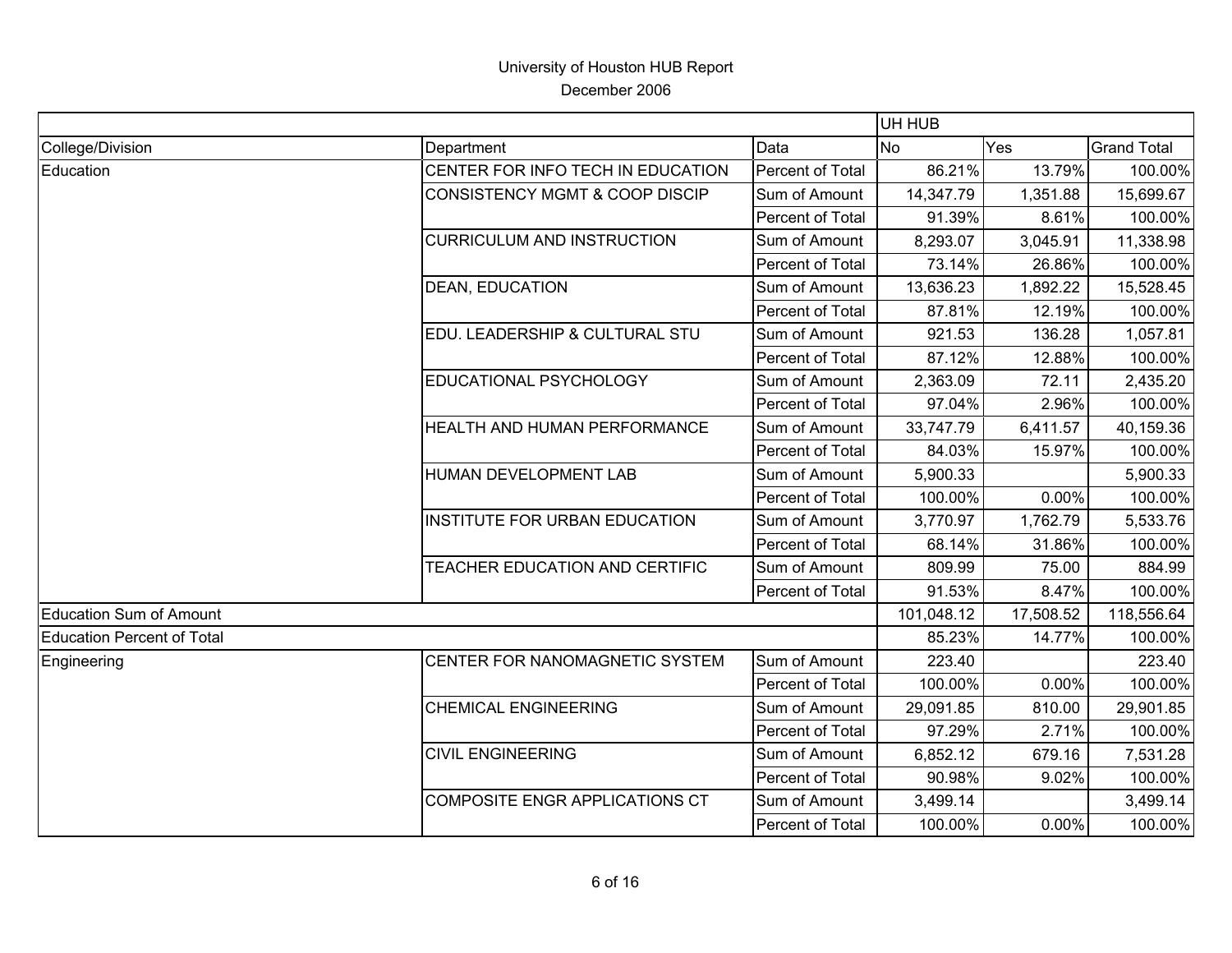| Data<br>Yes<br><b>Grand Total</b><br>Department<br><b>No</b><br><b>COOPERATIVE ENGINEERING</b><br>Sum of Amount<br>330.92<br>330.92<br>Percent of Total<br>0.00%<br>100.00%<br><b>CTR FOR INNOVATIVE GROUTING</b><br>Sum of Amount<br>2,257.05<br>Percent of Total<br>100.00%<br>0.00%<br><b>DEAN, ENGINEERING</b><br>Sum of Amount<br>35,135.16<br>1,259.47<br>Percent of Total<br>96.54%<br>3.46%<br><b>ELECTRICAL ENGINEERING</b><br>Sum of Amount<br>31,998.09<br>31,833.20<br>164.89<br>0.52%<br>Percent of Total<br>99.48%<br><b>ENGINEERING SERVICES</b><br>Sum of Amount<br>114.85<br>4,061.73<br>Percent of Total<br>97.25%<br>2.75%<br><b>INDUSTRIAL ENGINEERING</b><br>Sum of Amount<br>1,459.48<br>674.53<br>2,134.01<br>Percent of Total<br>68.39%<br>31.61%<br><b>MECHANICAL ENGINEERING</b><br>78,270.47<br>Sum of Amount<br>3,784.04<br>82,054.51<br>Percent of Total<br>95.39%<br>4.61%<br>NANOSYSTEM MANUFACTURING CTR<br>Sum of Amount<br>117.64<br>117.64<br>100.00%<br>0.00%<br>Percent of Total<br>Sum of Amount<br>SW PUBLIC TECHNOLOGY CENTER<br>3,573.59<br>3,573.59<br>100.00%<br>0.00%<br>Percent of Total<br>196,374.83<br>7,817.86<br>96.17%<br>3.83%<br><b>AMERICAN HUMANICS</b><br>Sum of Amount<br>92.68<br>Percent of Total<br>100.00%<br>0.00%<br><b>DEAN, SOCIAL WORK</b><br>2,661.91<br>Sum of Amount<br>855.34<br>1,806.57<br>32.13%<br>Percent of Total<br>67.87%<br><b>FIELD OFFICE</b><br>455.21<br>Sum of Amount<br>444.80<br>10.41<br>Percent of Total<br>97.71%<br>2.29%<br>Sum of Amount<br>163.66<br><b>LEADERSHIP &amp; CHANGE</b><br>163.66<br>0.00%<br>100.00%<br>Percent of Total<br><b>OCP</b><br>Sum of Amount<br>11,512.46<br>1,707.08 |                                        |  | UH HUB |            |
|--------------------------------------------------------------------------------------------------------------------------------------------------------------------------------------------------------------------------------------------------------------------------------------------------------------------------------------------------------------------------------------------------------------------------------------------------------------------------------------------------------------------------------------------------------------------------------------------------------------------------------------------------------------------------------------------------------------------------------------------------------------------------------------------------------------------------------------------------------------------------------------------------------------------------------------------------------------------------------------------------------------------------------------------------------------------------------------------------------------------------------------------------------------------------------------------------------------------------------------------------------------------------------------------------------------------------------------------------------------------------------------------------------------------------------------------------------------------------------------------------------------------------------------------------------------------------------------------------------------------------------------------------------------------------------------------|----------------------------------------|--|--------|------------|
|                                                                                                                                                                                                                                                                                                                                                                                                                                                                                                                                                                                                                                                                                                                                                                                                                                                                                                                                                                                                                                                                                                                                                                                                                                                                                                                                                                                                                                                                                                                                                                                                                                                                                            | College/Division                       |  |        |            |
|                                                                                                                                                                                                                                                                                                                                                                                                                                                                                                                                                                                                                                                                                                                                                                                                                                                                                                                                                                                                                                                                                                                                                                                                                                                                                                                                                                                                                                                                                                                                                                                                                                                                                            | Engineering                            |  |        |            |
|                                                                                                                                                                                                                                                                                                                                                                                                                                                                                                                                                                                                                                                                                                                                                                                                                                                                                                                                                                                                                                                                                                                                                                                                                                                                                                                                                                                                                                                                                                                                                                                                                                                                                            |                                        |  |        | 100.00%    |
|                                                                                                                                                                                                                                                                                                                                                                                                                                                                                                                                                                                                                                                                                                                                                                                                                                                                                                                                                                                                                                                                                                                                                                                                                                                                                                                                                                                                                                                                                                                                                                                                                                                                                            |                                        |  |        | 2,257.05   |
|                                                                                                                                                                                                                                                                                                                                                                                                                                                                                                                                                                                                                                                                                                                                                                                                                                                                                                                                                                                                                                                                                                                                                                                                                                                                                                                                                                                                                                                                                                                                                                                                                                                                                            |                                        |  |        | 100.00%    |
|                                                                                                                                                                                                                                                                                                                                                                                                                                                                                                                                                                                                                                                                                                                                                                                                                                                                                                                                                                                                                                                                                                                                                                                                                                                                                                                                                                                                                                                                                                                                                                                                                                                                                            |                                        |  |        | 36,394.63  |
|                                                                                                                                                                                                                                                                                                                                                                                                                                                                                                                                                                                                                                                                                                                                                                                                                                                                                                                                                                                                                                                                                                                                                                                                                                                                                                                                                                                                                                                                                                                                                                                                                                                                                            |                                        |  |        | 100.00%    |
|                                                                                                                                                                                                                                                                                                                                                                                                                                                                                                                                                                                                                                                                                                                                                                                                                                                                                                                                                                                                                                                                                                                                                                                                                                                                                                                                                                                                                                                                                                                                                                                                                                                                                            |                                        |  |        |            |
|                                                                                                                                                                                                                                                                                                                                                                                                                                                                                                                                                                                                                                                                                                                                                                                                                                                                                                                                                                                                                                                                                                                                                                                                                                                                                                                                                                                                                                                                                                                                                                                                                                                                                            |                                        |  |        | 100.00%    |
|                                                                                                                                                                                                                                                                                                                                                                                                                                                                                                                                                                                                                                                                                                                                                                                                                                                                                                                                                                                                                                                                                                                                                                                                                                                                                                                                                                                                                                                                                                                                                                                                                                                                                            |                                        |  |        | 4,176.58   |
|                                                                                                                                                                                                                                                                                                                                                                                                                                                                                                                                                                                                                                                                                                                                                                                                                                                                                                                                                                                                                                                                                                                                                                                                                                                                                                                                                                                                                                                                                                                                                                                                                                                                                            |                                        |  |        | 100.00%    |
|                                                                                                                                                                                                                                                                                                                                                                                                                                                                                                                                                                                                                                                                                                                                                                                                                                                                                                                                                                                                                                                                                                                                                                                                                                                                                                                                                                                                                                                                                                                                                                                                                                                                                            |                                        |  |        |            |
|                                                                                                                                                                                                                                                                                                                                                                                                                                                                                                                                                                                                                                                                                                                                                                                                                                                                                                                                                                                                                                                                                                                                                                                                                                                                                                                                                                                                                                                                                                                                                                                                                                                                                            |                                        |  |        | 100.00%    |
|                                                                                                                                                                                                                                                                                                                                                                                                                                                                                                                                                                                                                                                                                                                                                                                                                                                                                                                                                                                                                                                                                                                                                                                                                                                                                                                                                                                                                                                                                                                                                                                                                                                                                            |                                        |  |        |            |
|                                                                                                                                                                                                                                                                                                                                                                                                                                                                                                                                                                                                                                                                                                                                                                                                                                                                                                                                                                                                                                                                                                                                                                                                                                                                                                                                                                                                                                                                                                                                                                                                                                                                                            |                                        |  |        | 100.00%    |
|                                                                                                                                                                                                                                                                                                                                                                                                                                                                                                                                                                                                                                                                                                                                                                                                                                                                                                                                                                                                                                                                                                                                                                                                                                                                                                                                                                                                                                                                                                                                                                                                                                                                                            |                                        |  |        |            |
|                                                                                                                                                                                                                                                                                                                                                                                                                                                                                                                                                                                                                                                                                                                                                                                                                                                                                                                                                                                                                                                                                                                                                                                                                                                                                                                                                                                                                                                                                                                                                                                                                                                                                            |                                        |  |        | 100.00%    |
|                                                                                                                                                                                                                                                                                                                                                                                                                                                                                                                                                                                                                                                                                                                                                                                                                                                                                                                                                                                                                                                                                                                                                                                                                                                                                                                                                                                                                                                                                                                                                                                                                                                                                            |                                        |  |        |            |
|                                                                                                                                                                                                                                                                                                                                                                                                                                                                                                                                                                                                                                                                                                                                                                                                                                                                                                                                                                                                                                                                                                                                                                                                                                                                                                                                                                                                                                                                                                                                                                                                                                                                                            |                                        |  |        | 100.00%    |
|                                                                                                                                                                                                                                                                                                                                                                                                                                                                                                                                                                                                                                                                                                                                                                                                                                                                                                                                                                                                                                                                                                                                                                                                                                                                                                                                                                                                                                                                                                                                                                                                                                                                                            | Engineering Sum of Amount              |  |        | 204,192.69 |
|                                                                                                                                                                                                                                                                                                                                                                                                                                                                                                                                                                                                                                                                                                                                                                                                                                                                                                                                                                                                                                                                                                                                                                                                                                                                                                                                                                                                                                                                                                                                                                                                                                                                                            | Engineering Percent of Total           |  |        | 100.00%    |
|                                                                                                                                                                                                                                                                                                                                                                                                                                                                                                                                                                                                                                                                                                                                                                                                                                                                                                                                                                                                                                                                                                                                                                                                                                                                                                                                                                                                                                                                                                                                                                                                                                                                                            | <b>Graduate College of Social Work</b> |  |        | 92.68      |
|                                                                                                                                                                                                                                                                                                                                                                                                                                                                                                                                                                                                                                                                                                                                                                                                                                                                                                                                                                                                                                                                                                                                                                                                                                                                                                                                                                                                                                                                                                                                                                                                                                                                                            |                                        |  |        | 100.00%    |
|                                                                                                                                                                                                                                                                                                                                                                                                                                                                                                                                                                                                                                                                                                                                                                                                                                                                                                                                                                                                                                                                                                                                                                                                                                                                                                                                                                                                                                                                                                                                                                                                                                                                                            |                                        |  |        |            |
|                                                                                                                                                                                                                                                                                                                                                                                                                                                                                                                                                                                                                                                                                                                                                                                                                                                                                                                                                                                                                                                                                                                                                                                                                                                                                                                                                                                                                                                                                                                                                                                                                                                                                            |                                        |  |        | 100.00%    |
|                                                                                                                                                                                                                                                                                                                                                                                                                                                                                                                                                                                                                                                                                                                                                                                                                                                                                                                                                                                                                                                                                                                                                                                                                                                                                                                                                                                                                                                                                                                                                                                                                                                                                            |                                        |  |        |            |
|                                                                                                                                                                                                                                                                                                                                                                                                                                                                                                                                                                                                                                                                                                                                                                                                                                                                                                                                                                                                                                                                                                                                                                                                                                                                                                                                                                                                                                                                                                                                                                                                                                                                                            |                                        |  |        | 100.00%    |
|                                                                                                                                                                                                                                                                                                                                                                                                                                                                                                                                                                                                                                                                                                                                                                                                                                                                                                                                                                                                                                                                                                                                                                                                                                                                                                                                                                                                                                                                                                                                                                                                                                                                                            |                                        |  |        |            |
|                                                                                                                                                                                                                                                                                                                                                                                                                                                                                                                                                                                                                                                                                                                                                                                                                                                                                                                                                                                                                                                                                                                                                                                                                                                                                                                                                                                                                                                                                                                                                                                                                                                                                            |                                        |  |        | 100.00%    |
|                                                                                                                                                                                                                                                                                                                                                                                                                                                                                                                                                                                                                                                                                                                                                                                                                                                                                                                                                                                                                                                                                                                                                                                                                                                                                                                                                                                                                                                                                                                                                                                                                                                                                            |                                        |  |        | 13,219.54  |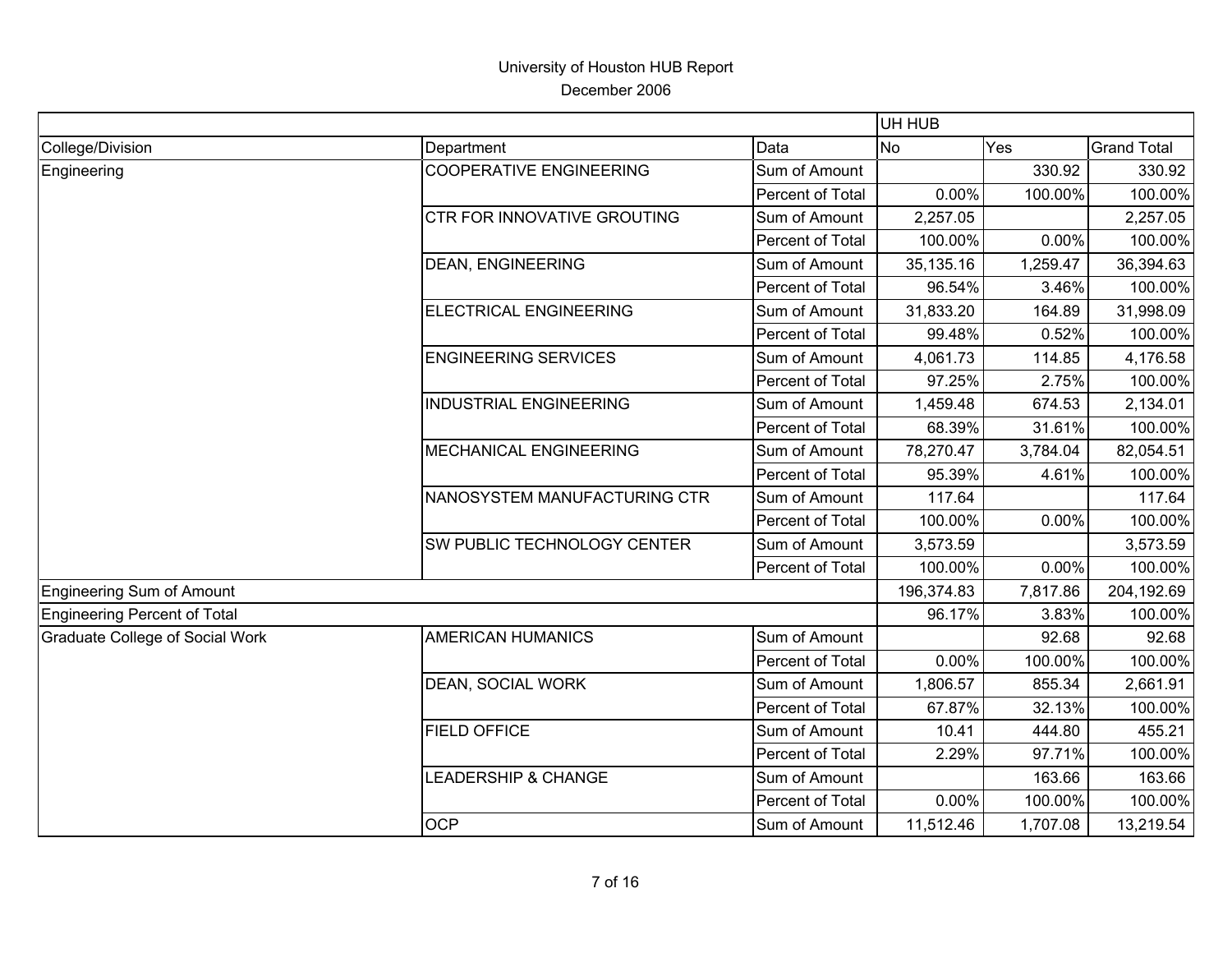|                                                  |                                   |                  | UH HUB    |          |                    |
|--------------------------------------------------|-----------------------------------|------------------|-----------|----------|--------------------|
| College/Division                                 | Department                        | Data             | <b>No</b> | Yes      | <b>Grand Total</b> |
| <b>Graduate College of Social Work</b>           | <b>OCP</b>                        | Percent of Total | 87.09%    | 12.91%   | 100.00%            |
|                                                  | <b>ODSPR</b>                      | Sum of Amount    |           | 97.80    | 97.80              |
|                                                  |                                   | Percent of Total | 0.00%     | 100.00%  | 100.00%            |
|                                                  | PHD PROGRAM                       | Sum of Amount    | 170.00    |          | 170.00             |
|                                                  |                                   | Percent of Total | 100.00%   | 0.00%    | 100.00%            |
| Graduate College of Social Work Sum of Amount    |                                   |                  | 13,499.44 | 3,361.36 | 16,860.80          |
| Graduate College of Social Work Percent of Total |                                   |                  | 80.06%    | 19.94%   | 100.00%            |
| <b>Honors College</b>                            | DEAN, HONORS COLLEGE              | Sum of Amount    | 5,319.42  | 2,669.01 | 7,988.43           |
|                                                  |                                   | Percent of Total | 66.59%    | 33.41%   | 100.00%            |
|                                                  | <b>HOUSTON TEACHERS INSTITUTE</b> | Sum of Amount    |           | 258.52   | 258.52             |
|                                                  |                                   | Percent of Total | 0.00%     | 100.00%  | 100.00%            |
| Honors College Sum of Amount                     |                                   |                  | 5,319.42  | 2,927.53 | 8,246.95           |
| Honors College Percent of Total                  |                                   |                  | 64.50%    | 35.50%   | 100.00%            |
| Hotel and Restaurant Management                  | DEAN, HOTEL & RESTAURANT MANAG    | Sum of Amount    | 10,136.15 | 4,180.27 | 14,316.42          |
|                                                  |                                   | Percent of Total | 70.80%    | 29.20%   | 100.00%            |
|                                                  | HOTEL AND RESTAURANT MANAGEMEN    | Sum of Amount    | 58,647.89 | 828.09   | 59,475.98          |
|                                                  |                                   | Percent of Total | 98.61%    | 1.39%    | 100.00%            |
| Hotel and Restaurant Management Sum of Amount    |                                   |                  | 68,784.04 | 5,008.36 | 73,792.40          |
| Hotel and Restaurant Management Percent of Total |                                   |                  | 93.21%    | 6.79%    | 100.00%            |
| Law Center                                       | DEAN, LAW                         | Sum of Amount    | 64,992.09 | 4,850.56 | 69,842.65          |
|                                                  |                                   | Percent of Total | 93.06%    | 6.94%    | 100.00%            |
|                                                  | LAW INFORMATION TECHNOLOGY        | Sum of Amount    | 689.10    | 119.00   | 808.10             |
|                                                  |                                   | Percent of Total | 85.27%    | 14.73%   | 100.00%            |
|                                                  | <b>LAW LIBRARY</b>                | Sum of Amount    | 8,458.84  | 1,500.90 | 9,959.74           |
|                                                  |                                   | Percent of Total | 84.93%    | 15.07%   | 100.00%            |
| Law Center Sum of Amount                         |                                   |                  | 74,140.03 | 6,470.46 | 80,610.49          |
| Law Center Percent of Total                      |                                   |                  | 91.97%    | 8.03%    | 100.00%            |
| Liberal Arts and Social Sciences                 | AFRICAN-AMERICAN STUDIES          | Sum of Amount    | 755.22    | 1,124.48 | 1,879.70           |
|                                                  |                                   | Percent of Total | 40.18%    | 59.82%   | 100.00%            |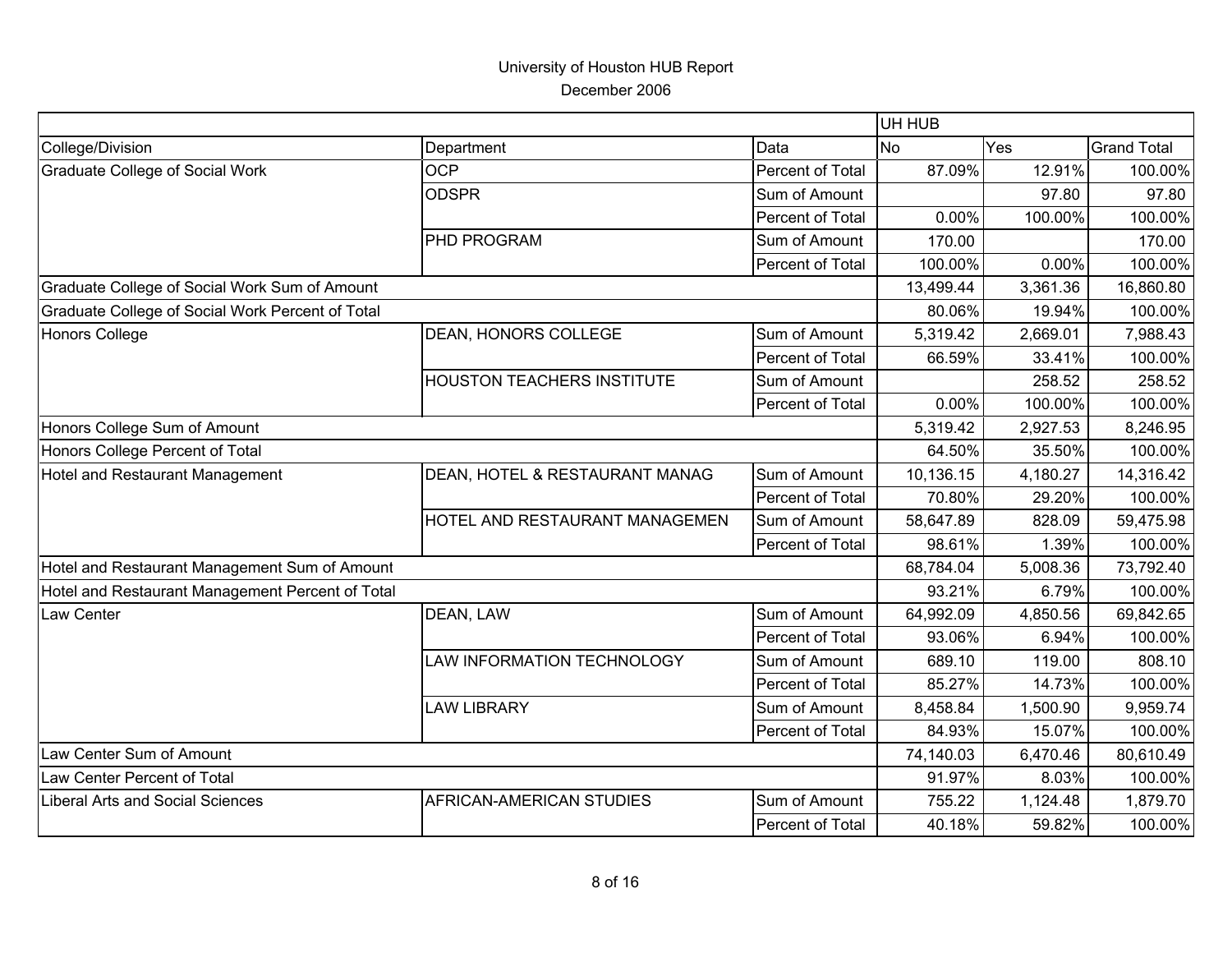|                                         | UH HUB                          |                  |           |           |                    |  |
|-----------------------------------------|---------------------------------|------------------|-----------|-----------|--------------------|--|
| College/Division                        | Department                      | Data             | No        | Yes       | <b>Grand Total</b> |  |
| <b>Liberal Arts and Social Sciences</b> | <b>ANTHROPOLOGY</b>             | Sum of Amount    | 17.64     |           | 17.64              |  |
|                                         |                                 | Percent of Total | 100.00%   | 0.00%     | 100.00%            |  |
|                                         | <b>ART</b>                      | Sum of Amount    | 11,512.30 | 2,941.40  | 14,453.70          |  |
|                                         |                                 | Percent of Total | 79.65%    | 20.35%    | 100.00%            |  |
|                                         | <b>ARTE PUBLICO</b>             | Sum of Amount    | 65,379.57 | 246.20    | 65,625.77          |  |
|                                         |                                 | Percent of Total | 99.62%    | 0.38%     | 100.00%            |  |
|                                         | <b>BAND</b>                     | Sum of Amount    | 2,467.56  | 388.06    | 2,855.62           |  |
|                                         |                                 | Percent of Total | 86.41%    | 13.59%    | 100.00%            |  |
|                                         | <b>BLAFFER GALLERY</b>          | Sum of Amount    | 36,574.42 | 223.79    | 36,798.21          |  |
|                                         |                                 | Percent of Total | 99.39%    | 0.61%     | 100.00%            |  |
|                                         | CENTER FOR PUBLIC POLICY        | Sum of Amount    | 1,290.62  | 2,933.56  | 4,224.18           |  |
|                                         |                                 | Percent of Total | 30.55%    | 69.45%    | 100.00%            |  |
|                                         | <b>COMMUNICATION</b>            | Sum of Amount    | 9,239.05  | 19,272.75 | 28,511.80          |  |
|                                         |                                 | Percent of Total | 32.40%    | 67.60%    | 100.00%            |  |
|                                         | <b>COMMUNICATIONS DISORDERS</b> | Sum of Amount    | 2,769.84  | 864.83    | 3,634.67           |  |
|                                         |                                 | Percent of Total | 76.21%    | 23.79%    | 100.00%            |  |
|                                         | DEAN, LIBERAL ARTS & SOC SCI    | Sum of Amount    | 22,333.24 | 491.14    | 22,824.38          |  |
|                                         |                                 | Percent of Total | 97.85%    | 2.15%     | 100.00%            |  |
|                                         | <b>ECONOMICS</b>                | Sum of Amount    | 55,056.15 | 2,020.76  | 57,076.91          |  |
|                                         |                                 | Percent of Total | 96.46%    | 3.54%     | 100.00%            |  |
|                                         | <b>ENGLISH</b>                  | Sum of Amount    | 10,831.64 | 1,175.15  | 12,006.79          |  |
|                                         |                                 | Percent of Total | 90.21%    | 9.79%     | 100.00%            |  |
|                                         | <b>HISTORY</b>                  | Sum of Amount    | 14,024.51 | 189.24    | 14,213.75          |  |
|                                         |                                 | Percent of Total | 98.67%    | 1.33%     | 100.00%            |  |
|                                         | <b>MEXICAN-AMERICAN STUDIES</b> | Sum of Amount    | 9,397.85  | 2,478.44  | 11,876.29          |  |
|                                         |                                 | Percent of Total | 79.13%    | 20.87%    | 100.00%            |  |
|                                         | <b>MILITARY SCIENCE</b>         | Sum of Amount    | 138.86    |           | 138.86             |  |
|                                         |                                 | Percent of Total | 100.00%   | 0.00%     | 100.00%            |  |
|                                         | MODERN AND CLASSICAL LANGUAGES  | Sum of Amount    | 8,939.85  | 149.95    | 9,089.80           |  |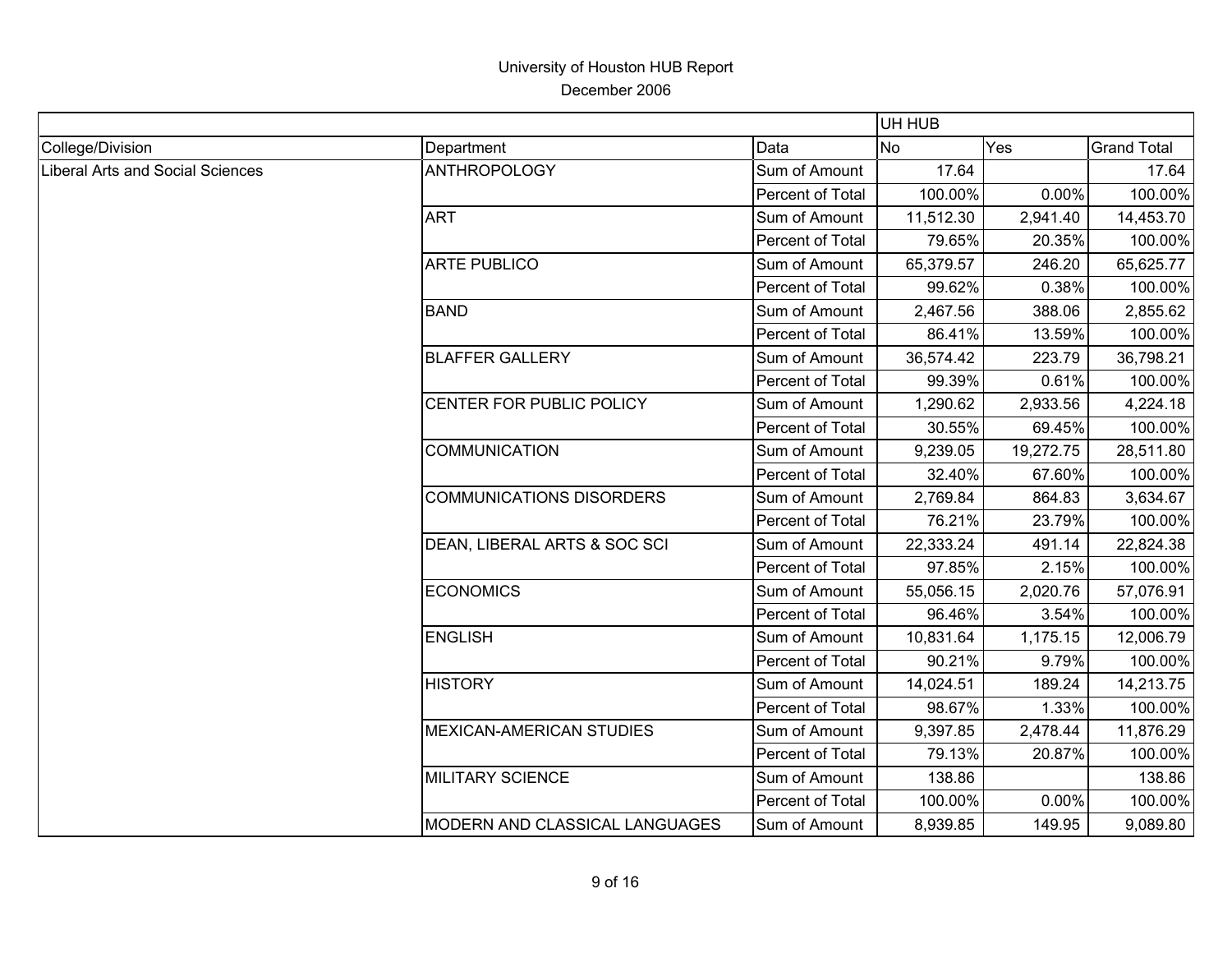|                                                   |                                   |                  | UH HUB     |           |                    |
|---------------------------------------------------|-----------------------------------|------------------|------------|-----------|--------------------|
| College/Division                                  | Department                        | Data             | <b>No</b>  | Yes       | <b>Grand Total</b> |
| Liberal Arts and Social Sciences                  | MODERN AND CLASSICAL LANGUAGES    | Percent of Total | 98.35%     | 1.65%     | 100.00%            |
|                                                   | <b>MUSIC</b>                      | Sum of Amount    | 46,817.59  | 4,895.67  | 51,713.26          |
|                                                   |                                   | Percent of Total | 90.53%     | 9.47%     | 100.00%            |
|                                                   | PHILOSOPHY                        | Sum of Amount    | 28.47      | 421.38    | 449.85             |
|                                                   |                                   | Percent of Total | 6.33%      | 93.67%    | 100.00%            |
|                                                   | POLITICAL SCIENCE                 | Sum of Amount    | 7,784.16   | 618.91    | 8,403.07           |
|                                                   |                                   | Percent of Total | 92.63%     | 7.37%     | 100.00%            |
|                                                   | <b>PSYCHOLOGY</b>                 | Sum of Amount    | 12,465.19  | 4,625.88  | 17,091.07          |
|                                                   |                                   | Percent of Total | 72.93%     | 27.07%    | 100.00%            |
|                                                   | SOCIOLOGY                         | Sum of Amount    | 258.03     | 1,328.14  | 1,586.17           |
|                                                   |                                   | Percent of Total | 16.27%     | 83.73%    | 100.00%            |
|                                                   | <b>THEATRE</b>                    | Sum of Amount    | 9,569.61   | 5,037.20  | 14,606.81          |
|                                                   |                                   | Percent of Total | 65.51%     | 34.49%    | 100.00%            |
|                                                   | <b>WOMEN'S STUDIES PROGRAM</b>    | Sum of Amount    | 517.44     | 260.76    | 778.20             |
|                                                   |                                   | Percent of Total | 66.49%     | 33.51%    | 100.00%            |
|                                                   | <b>WRITING CENTER</b>             | Sum of Amount    | 2,528.13   | 233.64    | 2,761.77           |
|                                                   |                                   | Percent of Total | 91.54%     | 8.46%     | 100.00%            |
| Liberal Arts and Social Sciences Sum of Amount    |                                   |                  | 330,696.94 | 51,921.33 | 382,618.27         |
| Liberal Arts and Social Sciences Percent of Total |                                   |                  | 86.43%     | 13.57%    | 100.00%            |
| Library                                           | UNIVERSITY LIBRARIES              | Sum of Amount    | 897,904.13 | 49,451.54 | 947,355.67         |
|                                                   |                                   | Percent of Total | 94.78%     | 5.22%     | 100.00%            |
| Library Sum of Amount                             |                                   |                  | 897,904.13 | 49,451.54 | 947,355.67         |
| <b>Library Percent of Total</b>                   |                                   |                  | 94.78%     | 5.22%     | 100.00%            |
| Natural Science and Mathematics                   | <b>BIOLOGY &amp; BIOCHEMISTRY</b> | Sum of Amount    | 52,833.53  | 3,825.16  | 56,658.69          |
|                                                   |                                   | Percent of Total | 93.25%     | 6.75%     | 100.00%            |
|                                                   | <b>CAGE INSTITUTE</b>             | Sum of Amount    | 5,226.22   | 311.04    | 5,537.26           |
|                                                   |                                   | Percent of Total | 94.38%     | 5.62%     | 100.00%            |
|                                                   | <b>CHEMISTRY</b>                  | Sum of Amount    | 50,538.43  | 1,207.94  | 51,746.37          |
|                                                   |                                   | Percent of Total | 97.67%     | 2.33%     | 100.00%            |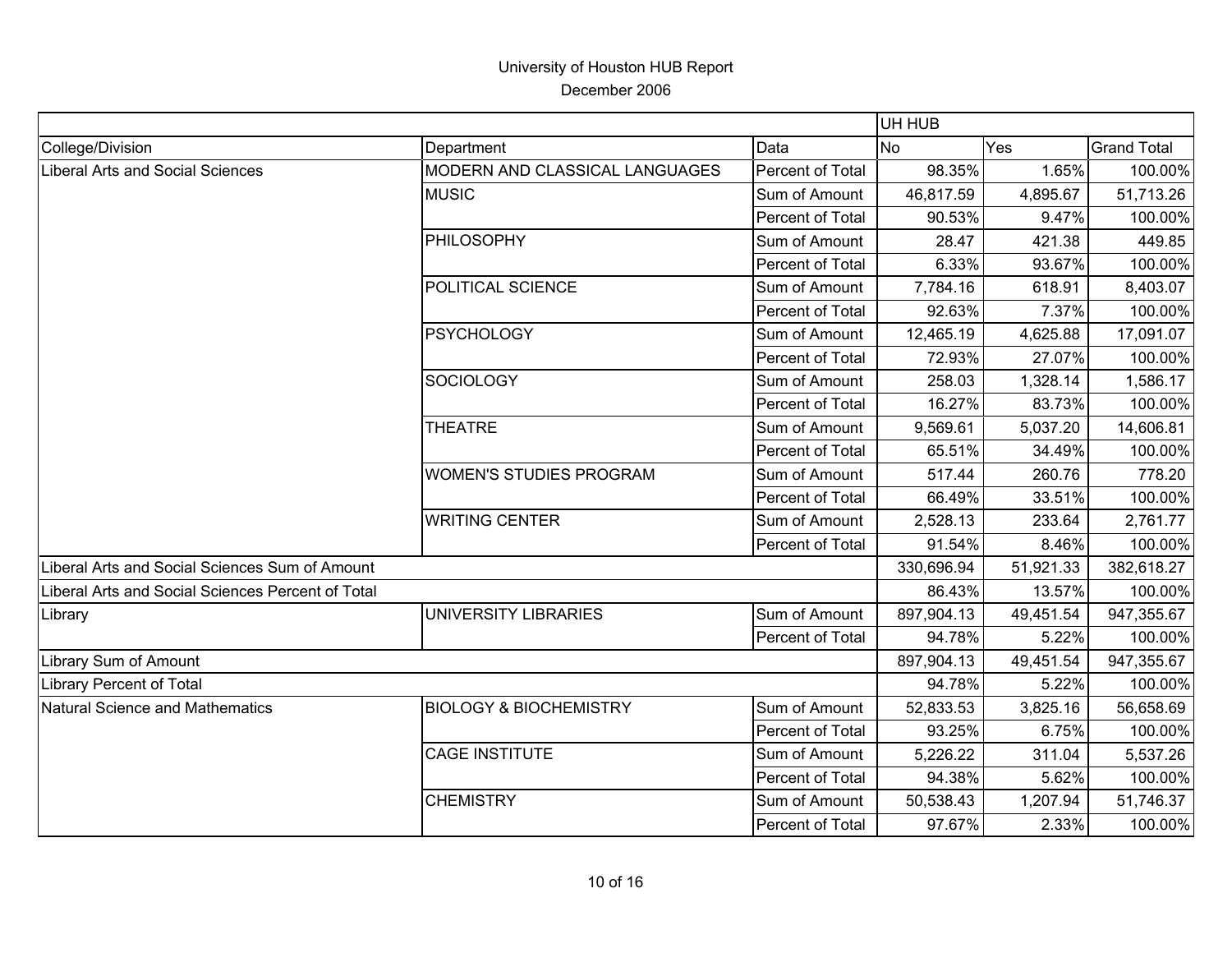|                                                  |                                           |                         | UH HUB         |           |                    |
|--------------------------------------------------|-------------------------------------------|-------------------------|----------------|-----------|--------------------|
| College/Division                                 | Department                                | Data                    | N <sub>o</sub> | Yes       | <b>Grand Total</b> |
| Natural Science and Mathematics                  | <b>COMPUTER SCIENCE</b>                   | Sum of Amount           | 20,722.66      | 2,123.80  | 22,846.46          |
|                                                  |                                           | Percent of Total        | 90.70%         | 9.30%     | 100.00%            |
|                                                  | DEAN, NATURAL SCIENCE & MATHE             | Sum of Amount           | 36,680.77      | 332.14    | 37,012.91          |
|                                                  |                                           | <b>Percent of Total</b> | 99.10%         | 0.90%     | 100.00%            |
|                                                  | <b>GEOLOGY</b>                            | Sum of Amount           | 17,326.09      | 2,958.12  | 20,284.21          |
|                                                  |                                           | <b>Percent of Total</b> | 85.42%         | 14.58%    | 100.00%            |
|                                                  | <b>IMAQS</b>                              | Sum of Amount           | 7,099.42       |           | 7,099.42           |
|                                                  |                                           | Percent of Total        | 100.00%        | 0.00%     | 100.00%            |
|                                                  | INST FOR THEORETICAL & ENG SCI            | Sum of Amount           | 2,269.22       |           | 2,269.22           |
|                                                  |                                           | Percent of Total        | 100.00%        | 0.00%     | 100.00%            |
|                                                  | <b>MATHEMATICS</b>                        | Sum of Amount           | 15,259.04      | 2,572.52  | 17,831.56          |
|                                                  |                                           | Percent of Total        | 85.57%         | 14.43%    | 100.00%            |
|                                                  | PHYSICS                                   | Sum of Amount           | 21,672.42      | 5,826.42  | 27,498.84          |
|                                                  |                                           | Percent of Total        | 78.81%         | 21.19%    | 100.00%            |
| Natural Science and Mathematics Sum of Amount    |                                           |                         | 229,627.80     | 19,157.14 | 248,784.94         |
| Natural Science and Mathematics Percent of Total |                                           |                         | 92.30%         | 7.70%     | 100.00%            |
| Optometry                                        | DEAN, OPTOMETRY                           | Sum of Amount           | 25,434.14      | 4,143.88  | 29,578.02          |
|                                                  |                                           | Percent of Total        | 85.99%         | 14.01%    | 100.00%            |
|                                                  | OPT VISION SCIENCES                       | Sum of Amount           | 23,378.24      | 120.76    | 23,499.00          |
|                                                  |                                           | Percent of Total        | 99.49%         | 0.51%     | 100.00%            |
|                                                  | OPTOMETRY CLINIC                          | Sum of Amount           | 19,787.76      | 378.68    | 20,166.44          |
|                                                  |                                           | Percent of Total        | 98.12%         | 1.88%     | 100.00%            |
| Optometry Sum of Amount                          |                                           |                         | 68,600.14      | 4,643.32  | 73,243.46          |
| Optometry Percent of Total                       |                                           |                         | 93.66%         | 6.34%     | 100.00%            |
| Pharmacy                                         | <b>CLINICAL PHARMACY &amp; ADMINISTRA</b> | Sum of Amount           | 13,024.54      | 729.25    | 13,753.79          |
|                                                  |                                           | Percent of Total        | 94.70%         | 5.30%     | 100.00%            |
|                                                  | <b>DEAN, PHARMACY</b>                     | Sum of Amount           | 13,359.75      | 5,026.07  | 18,385.82          |
|                                                  |                                           | Percent of Total        | 72.66%         | 27.34%    | 100.00%            |
|                                                  | <b>INSTITUTE FOR DRUG EDUCATION</b>       | Sum of Amount           | 1,569.84       |           | 1,569.84           |
|                                                  |                                           |                         |                |           |                    |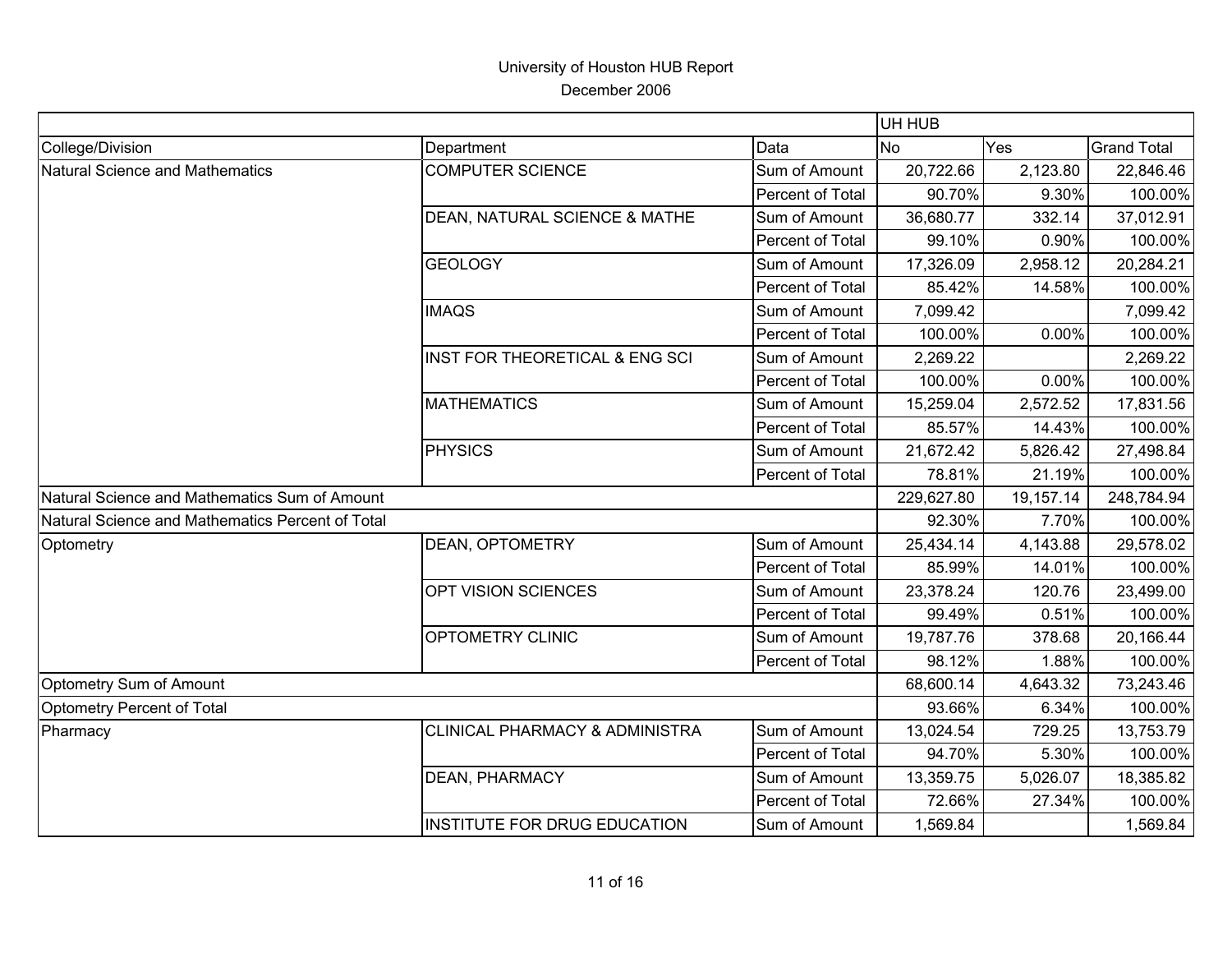|                                   |                                     |                  | UH HUB    |           |                    |
|-----------------------------------|-------------------------------------|------------------|-----------|-----------|--------------------|
| College/Division                  | Department                          | Data             | <b>No</b> | Yes       | <b>Grand Total</b> |
| Pharmacy                          | <b>INSTITUTE FOR DRUG EDUCATION</b> | Percent of Total | 100.00%   | 0.00%     | 100.00%            |
|                                   | PHARMACOLOGICAL & PHARMACEUTIC      | Sum of Amount    | 27,260.80 | 121.75    | 27,382.55          |
|                                   |                                     | Percent of Total | 99.56%    | 0.44%     | 100.00%            |
| Pharmacy Sum of Amount            |                                     |                  | 55,214.93 | 5,877.07  | 61,092.00          |
| Pharmacy Percent of Total         |                                     |                  | 90.38%    | 9.62%     | 100.00%            |
| President                         | <b>AFFIRMATIVE ACTION</b>           | Sum of Amount    | 84.95     | 154.59    | 239.54             |
|                                   |                                     | Percent of Total | 35.46%    | 64.54%    | 100.00%            |
|                                   | OFFICE OF SPECIAL EVENTS            | Sum of Amount    | 99,337.87 | 16,413.64 | 115,751.51         |
|                                   |                                     | Percent of Total | 85.82%    | 14.18%    | 100.00%            |
|                                   | <b>PRESIDENT</b>                    | Sum of Amount    | (102.36)  | 10,835.76 | 10,733.40          |
|                                   |                                     | Percent of Total | $-0.95%$  | 100.95%   | 100.00%            |
| <b>President Sum of Amount</b>    |                                     |                  | 99,320.46 | 27,403.99 | 126,724.45         |
| <b>President Percent of Total</b> |                                     |                  | 78.38%    | 21.62%    | 100.00%            |
| Research                          | ALLIED GEOPHYSICAL LABORATORIE      | Sum of Amount    | 500.00    |           | 500.00             |
|                                   |                                     | Percent of Total | 100.00%   | 0.00%     | 100.00%            |
|                                   | ANIMAL CARE OPERATIONS              | Sum of Amount    | 55,641.11 | 6,351.80  | 61,992.91          |
|                                   |                                     | Percent of Total | 89.75%    | 10.25%    | 100.00%            |
|                                   | CENTER FOR ADVANCED MATERIALS       | Sum of Amount    | 3,915.78  | 150.57    | 4,066.35           |
|                                   |                                     | Percent of Total | 96.30%    | 3.70%     | 100.00%            |
|                                   | <b>CMC</b>                          | Sum of Amount    | 987.57    | 49.76     | 1,037.33           |
|                                   |                                     | Percent of Total | 95.20%    | 4.80%     | 100.00%            |
|                                   | <b>GRANTS AND CONTRACTS</b>         | Sum of Amount    | 2,110.52  | 161.99    | 2,272.51           |
|                                   |                                     | Percent of Total | 92.87%    | 7.13%     | 100.00%            |
|                                   | HOUSTON COASTAL CENTER              | Sum of Amount    | 486.86    |           | 486.86             |
|                                   |                                     | Percent of Total | 100.00%   | 0.00%     | 100.00%            |
|                                   | INSTITUTE FOR MOLECULAR DESIGN      | Sum of Amount    | 42,309.49 | 131.58    | 42,441.07          |
|                                   |                                     | Percent of Total | 99.69%    | 0.31%     | 100.00%            |
|                                   | OFFICE OF TECHNOLOGY MANAGEMEN      | Sum of Amount    | 1,333.47  | 199.46    | 1,532.93           |
|                                   |                                     | Percent of Total | 86.99%    | 13.01%    | 100.00%            |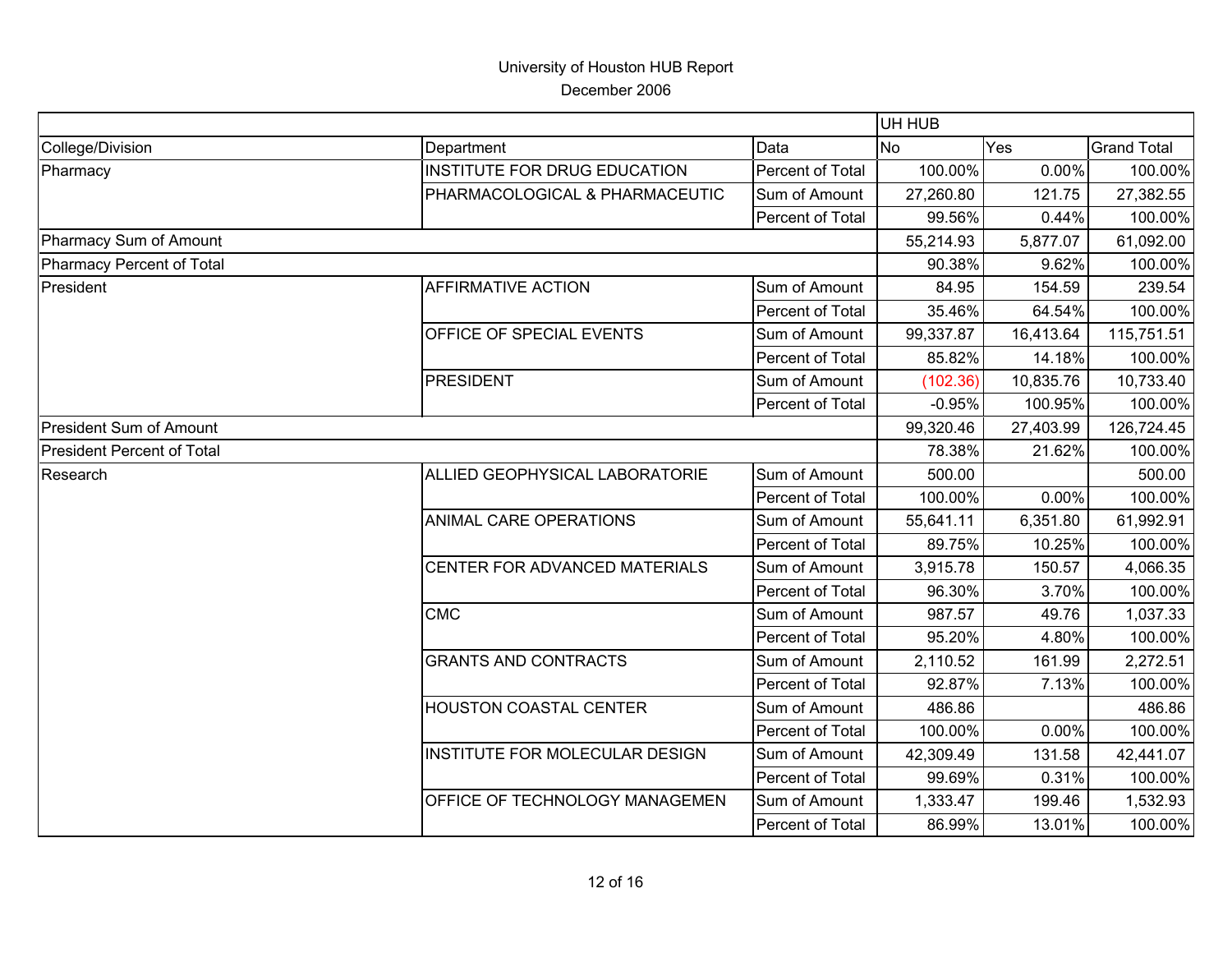|                               |                                    |                  | UH HUB         |           |                    |
|-------------------------------|------------------------------------|------------------|----------------|-----------|--------------------|
| College/Division              | Department                         | Data             | N <sub>o</sub> | Yes       | <b>Grand Total</b> |
| Research                      | <b>RESEARCH</b>                    | Sum of Amount    | 36,316.45      | 1,251.42  | 37,567.87          |
|                               |                                    | Percent of Total | 96.67%         | 3.33%     | 100.00%            |
|                               | <b>RESEARCH FINANCIAL SERVICES</b> | Sum of Amount    | 117.62         |           | 117.62             |
|                               |                                    | Percent of Total | 100.00%        | 0.00%     | 100.00%            |
|                               | <b>RESEARCH INFORMATION CENTER</b> | Sum of Amount    | 1,346.66       |           | 1,346.66           |
|                               |                                    | Percent of Total | 100.00%        | 0.00%     | 100.00%            |
|                               | RESEARCH POLICIES/COMP/COMMITT     | Sum of Amount    | 274.80         |           | 274.80             |
|                               |                                    | Percent of Total | 100.00%        | 0.00%     | 100.00%            |
|                               | <b>SPACE VACUUM EPITAXY CENTER</b> | Sum of Amount    | 1,887.17       |           | 1,887.17           |
|                               |                                    | Percent of Total | 100.00%        | 0.00%     | 100.00%            |
|                               | SUPER CONDUCT & ADV MATERIALS      | Sum of Amount    | 714.79         |           | 714.79             |
|                               |                                    | Percent of Total | 100.00%        | 0.00%     | 100.00%            |
|                               | <b>TCSUH</b>                       | Sum of Amount    | 61,525.87      | 1,173.25  | 62,699.12          |
|                               |                                    | Percent of Total | 98.13%         | 1.87%     | 100.00%            |
|                               | <b>TIMES</b>                       | Sum of Amount    | 32,433.56      | 3,558.13  | 35,991.69          |
|                               |                                    | Percent of Total | 90.11%         | 9.89%     | 100.00%            |
|                               | TX LEARNING/COMPUTATIONAL CTR      | Sum of Amount    | 43,450.69      | 15,492.60 | 58,943.29          |
|                               |                                    | Percent of Total | 73.72%         | 26.28%    | 100.00%            |
| <b>Research Sum of Amount</b> |                                    |                  | 285,352.41     | 28,520.56 | 313,872.97         |
| Research Percent of Total     |                                    |                  | 90.91%         | 9.09%     | 100.00%            |
| <b>Student Affairs</b>        | <b>CAMPUS ACTIVITIES</b>           | Sum of Amount    | 14,240.97      | 1,220.21  | 15,461.18          |
|                               |                                    | Percent of Total | 92.11%         | 7.89%     | 100.00%            |
|                               | <b>CAMPUS RECREATION</b>           | Sum of Amount    | 25,140.13      | 2,210.80  | 27,350.93          |
|                               |                                    | Percent of Total | 91.92%         | 8.08%     | 100.00%            |
|                               | CENTER FOR STUDENTS W/DISABILI     | Sum of Amount    | 23,663.50      | 90.21     | 23,753.71          |
|                               |                                    | Percent of Total | 99.62%         | 0.38%     | 100.00%            |
|                               | CHILD CARE CENTER                  | Sum of Amount    | 3,230.40       | 145.76    | 3,376.16           |
|                               |                                    | Percent of Total | 95.68%         | 4.32%     | 100.00%            |
|                               | <b>COUNSELING AND PSYCH SVCS</b>   | Sum of Amount    | 1,530.63       | 348.35    | 1,878.98           |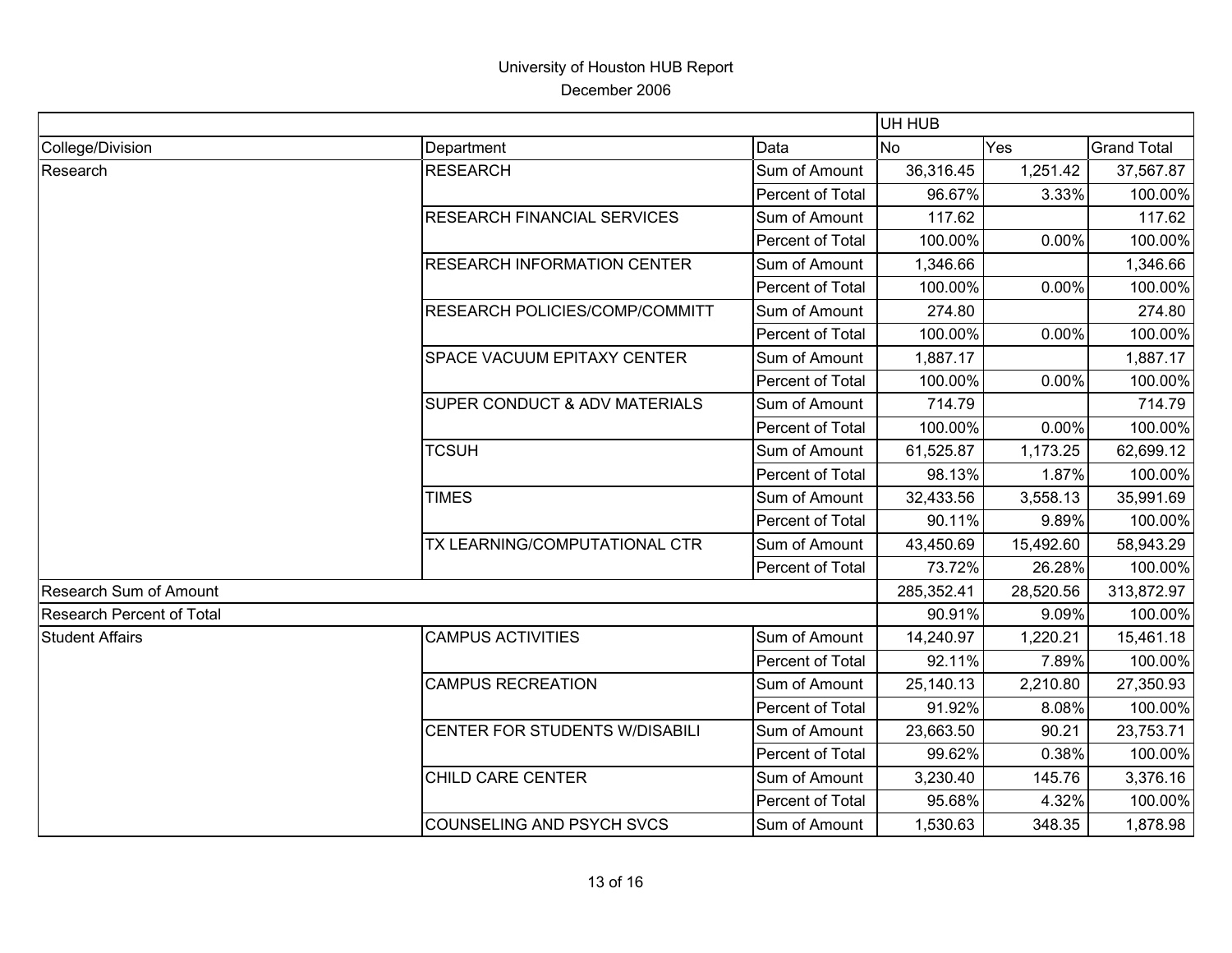|                        |                                       |                  | UH HUB           |           |                    |
|------------------------|---------------------------------------|------------------|------------------|-----------|--------------------|
| College/Division       | Department                            | Data             | <b>No</b><br>Yes |           | <b>Grand Total</b> |
| <b>Student Affairs</b> | <b>COUNSELING AND PSYCH SVCS</b>      | Percent of Total | 81.46%           | 18.54%    | 100.00%            |
|                        | <b>DEAN OF STUDENTS</b>               | Sum of Amount    | 2,045.57         |           | 2,045.57           |
|                        |                                       | Percent of Total | 100.00%          | 0.00%     | 100.00%            |
|                        | INT'L STUDENT & SCHOLAR SERVIC        | Sum of Amount    | 2,732.10         | 454.64    | 3,186.74           |
|                        |                                       | Percent of Total | 85.73%           | 14.27%    | 100.00%            |
|                        | LEARNING AND ASSESSMENT SVCS          | Sum of Amount    | 139.72           |           | 139.72             |
|                        |                                       | Percent of Total | 100.00%          | 0.00%     | 100.00%            |
|                        | LEARNING SUPPORT SERVICES             | Sum of Amount    | 513.91           | 837.46    | 1,351.37           |
|                        |                                       | Percent of Total | 38.03%           | 61.97%    | 100.00%            |
|                        | <b>RELIGION CENTER</b>                | Sum of Amount    | 1,293.85         |           | 1,293.85           |
|                        |                                       | Percent of Total | 100.00%          | 0.00%     | 100.00%            |
|                        | <b>RESIDENTIAL LIFE &amp; HOUSING</b> | Sum of Amount    | 56,876.04        | 28,575.27 | 85,451.31          |
|                        |                                       | Percent of Total | 66.56%           | 33.44%    | 100.00%            |
|                        | <b>STUDENT AFFAIRS</b>                | Sum of Amount    | 9,591.81         | 11,832.78 | 21,424.59          |
|                        |                                       | Percent of Total | 44.77%           | 55.23%    | 100.00%            |
|                        | <b>STUDENT HEALTH CENTER</b>          | Sum of Amount    | 29,127.57        | 8,895.31  | 38,022.88          |
|                        |                                       | Percent of Total | 76.61%           | 23.39%    | 100.00%            |
|                        | <b>STUDENT PHARMACY</b>               | Sum of Amount    | 9,113.00         |           | 9,113.00           |
|                        |                                       | Percent of Total | 100.00%          | 0.00%     | 100.00%            |
|                        | <b>STUDENT PUBLICATIONS</b>           | Sum of Amount    | 2,351.65         | 971.50    | 3,323.15           |
|                        |                                       | Percent of Total | 70.77%           | 29.23%    | 100.00%            |
|                        | UNIVERSITY CAREER SERVICES            | Sum of Amount    | 1,211.15         | 964.61    | 2,175.76           |
|                        |                                       | Percent of Total | 55.67%           | 44.33%    | 100.00%            |
|                        | UNIVERSITY CENTER                     | Sum of Amount    | 29,603.04        | 4,301.22  | 33,904.26          |
|                        |                                       | Percent of Total | 87.31%           | 12.69%    | 100.00%            |
|                        | UNIVERSITY TESTING SERVICES           | Sum of Amount    | 11,066.89        | 2,347.04  | 13,413.93          |
|                        |                                       | Percent of Total | 82.50%           | 17.50%    | 100.00%            |
|                        | <b>URBAN EXPERIENCE VPSA</b>          | Sum of Amount    |                  | (79.16)   | (79.16)            |
|                        |                                       | Percent of Total | 0.00%            | 100.00%   | 100.00%            |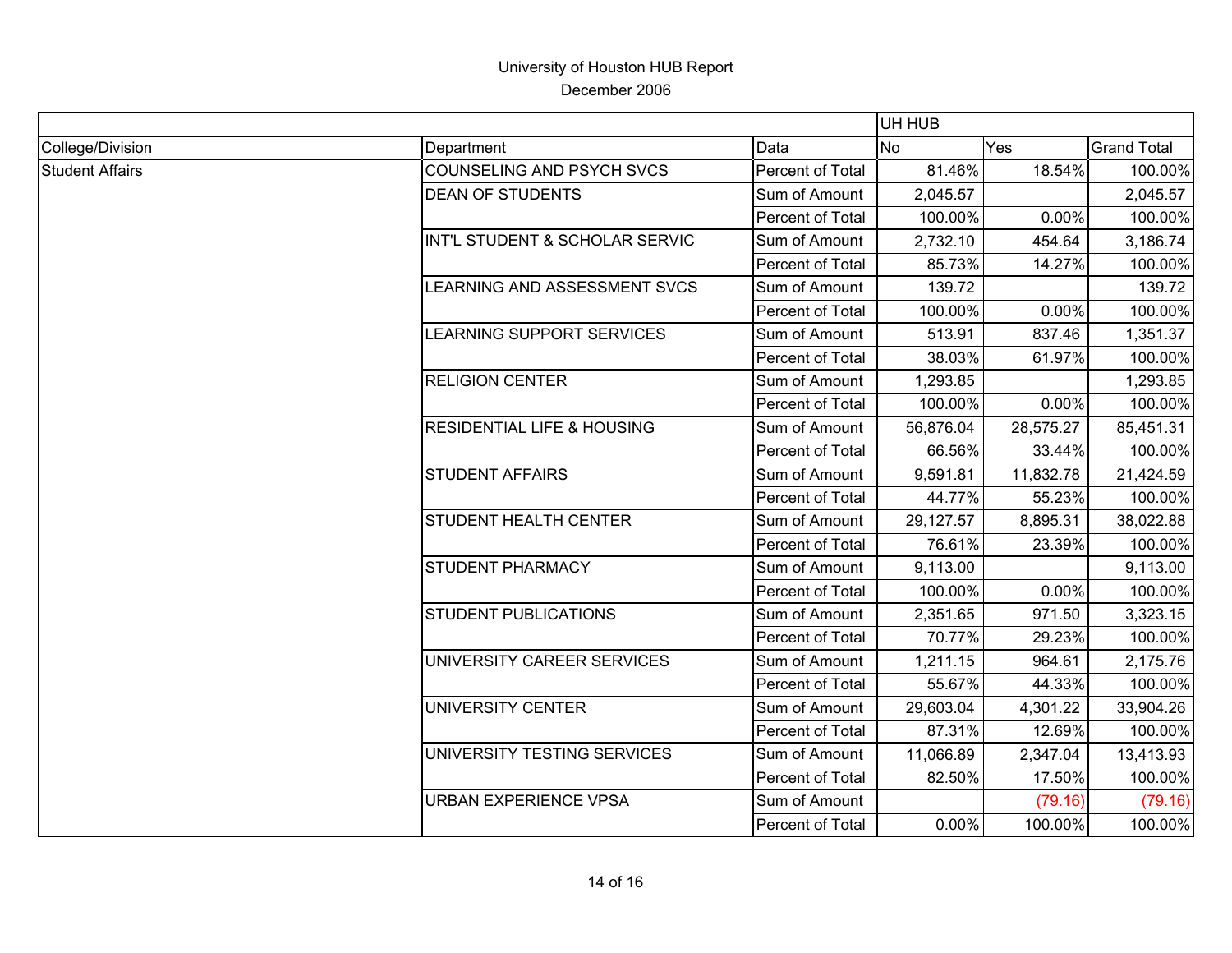|                                         |                                         |                  | UH HUB     |           |                    |
|-----------------------------------------|-----------------------------------------|------------------|------------|-----------|--------------------|
| College/Division                        | Department                              | Data             | <b>No</b>  | Yes       | <b>Grand Total</b> |
| <b>Student Affairs</b>                  | <b>VETERAN SERVICES</b>                 | Sum of Amount    | 473.39     |           | 473.39             |
|                                         |                                         | Percent of Total | 100.00%    | 0.00%     | 100.00%            |
| <b>Student Affairs Sum of Amount</b>    |                                         |                  | 223,945.32 | 63,116.00 | 287,061.32         |
| <b>Student Affairs Percent of Total</b> |                                         |                  | 78.01%     | 21.99%    | 100.00%            |
| Technology                              | CENTER FOR TECHNOLOGY LITERACY          | Sum of Amount    | 3,414.33   |           | 3,414.33           |
|                                         |                                         | Percent of Total | 100.00%    | 0.00%     | 100.00%            |
|                                         | DEAN, TECHNOLOGY                        | Sum of Amount    | 11,145.12  | 55,575.65 | 66,720.77          |
|                                         |                                         | Percent of Total | 16.70%     | 83.30%    | 100.00%            |
|                                         | <b>ENGINEERING TECHNOLOGY</b>           | Sum of Amount    | 9,614.01   |           | 9,614.01           |
|                                         |                                         | Percent of Total | 100.00%    | 0.00%     | 100.00%            |
|                                         | HUMAN DEVELOP AND CONSUMER SCI          | Sum of Amount    | 4,150.21   | 688.37    | 4,838.58           |
|                                         |                                         | Percent of Total | 85.77%     | 14.23%    | 100.00%            |
|                                         | <b>INFORMATION &amp; LOGISTICS TECH</b> | Sum of Amount    | 24,636.65  | 393.50    | 25,030.15          |
|                                         |                                         | Percent of Total | 98.43%     | 1.57%     | 100.00%            |
|                                         | <b>TMAC</b>                             | Sum of Amount    | 761.81     | 350.54    | 1,112.35           |
|                                         |                                         | Percent of Total | 68.49%     | 31.51%    | 100.00%            |
| Technology Sum of Amount                |                                         |                  | 53,722.13  | 57,008.06 | 110,730.19         |
| <b>Technology Percent of Total</b>      |                                         |                  | 48.52%     | 51.48%    | 100.00%            |
| <b>University Advancement</b>           | ADVANCEMENT INFORMATION SVCS            | Sum of Amount    | 32.00      | 137.40    | 169.40             |
|                                         |                                         | Percent of Total | 18.89%     | 81.11%    | 100.00%            |
|                                         | <b>ANNUAL GIVING</b>                    | Sum of Amount    | 31,855.04  |           | 31,855.04          |
|                                         |                                         | Percent of Total | 100.00%    | 0.00%     | 100.00%            |
|                                         | <b>CREATIVE SERVICES</b>                | Sum of Amount    | 39,215.94  | 45,100.74 | 84,316.68          |
|                                         |                                         | Percent of Total | 46.51%     | 53.49%    | 100.00%            |
|                                         | <b>DEVELOPMENT</b>                      | Sum of Amount    | 4,310.52   | 17,348.98 | 21,659.50          |
|                                         |                                         | Percent of Total | 19.90%     | 80.10%    | 100.00%            |
|                                         | <b>DONOR &amp; ALUMNI RECORDS</b>       | Sum of Amount    | 512.60     |           | 512.60             |
|                                         |                                         | Percent of Total | 100.00%    | 0.00%     | 100.00%            |
|                                         | <b>EXTERNAL COMMUNICATIONS</b>          | Sum of Amount    | 2,026.46   |           | 2,026.46           |